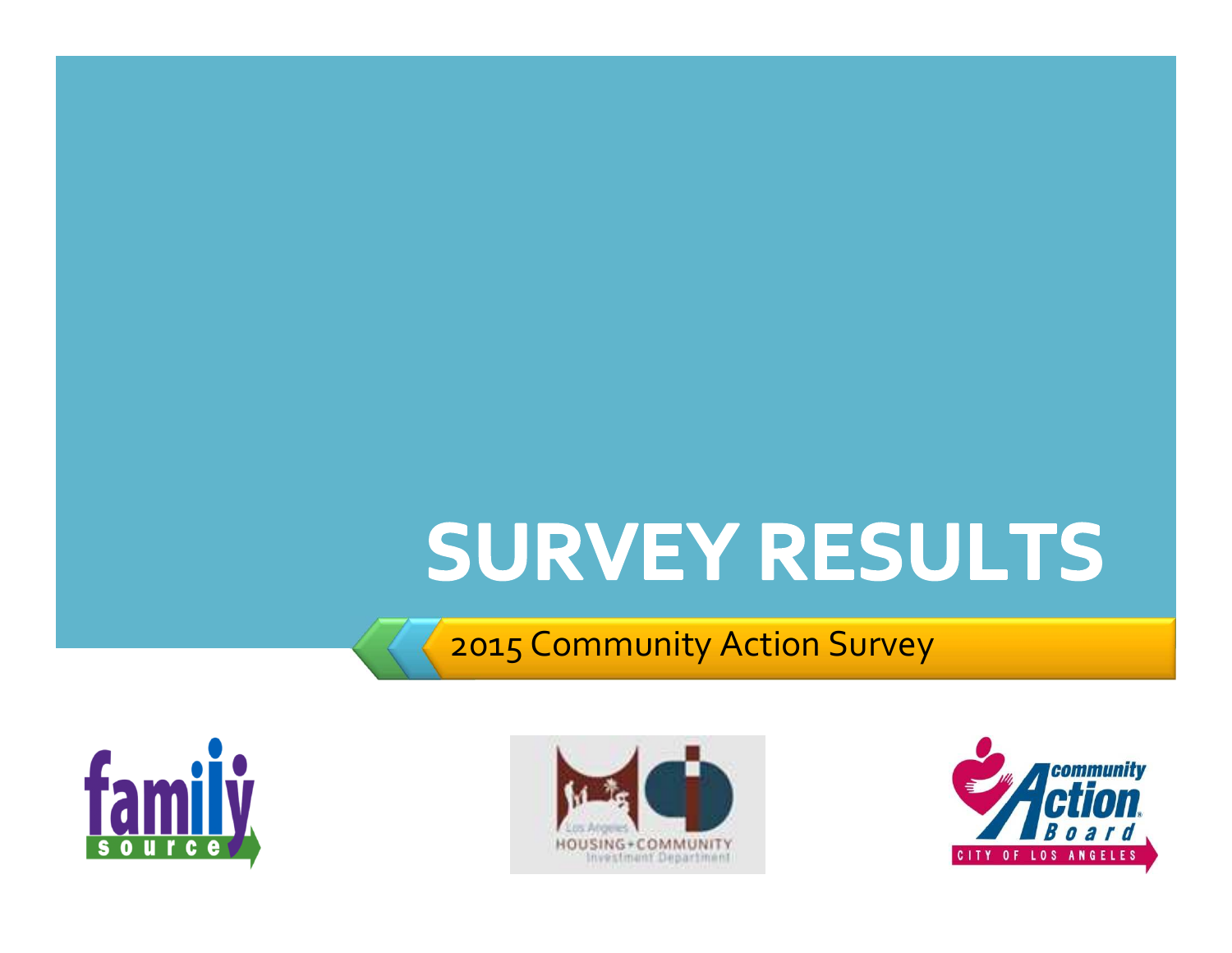### **General Survey Information**

- **Disseminated Citywide in English and Spanish via web and e-mail**
- **1582 surveys received: 1546 paper surveys and 36 online surveys**
- **Language used for responses** 
	- 38% English
	- 62% Spanish
- **72% of respondents were female**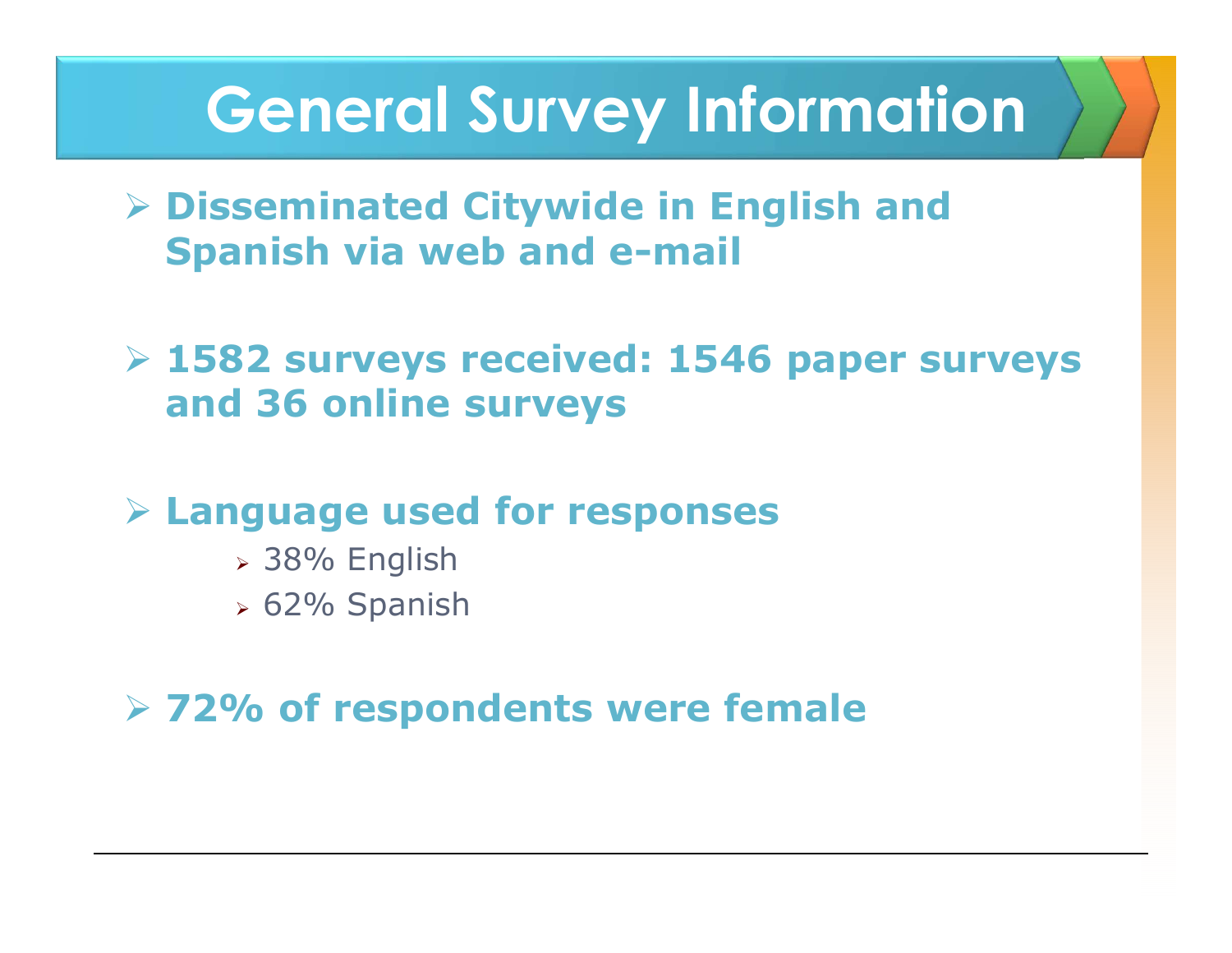# **Top Zip Codes Received**

#### ◆ 90002 (Watts)

 $\blacklozenge$  90011 (West of Vernon and south of downtown Los **Angeles)**

◆ 90026 (Silver lake, Echo park)

◆ 90033 Boyle Heights (Valley Blvd. to North, Mission Rd. to **West, E 6th St. to South, N. Figueroa Ave. to East)**

◆ 90059 (Willowbrook, Watts)

◆ 91331 Pacoima (Foothill Blvd to North, 118 fwy to West, **Wo0dman Ave. to South**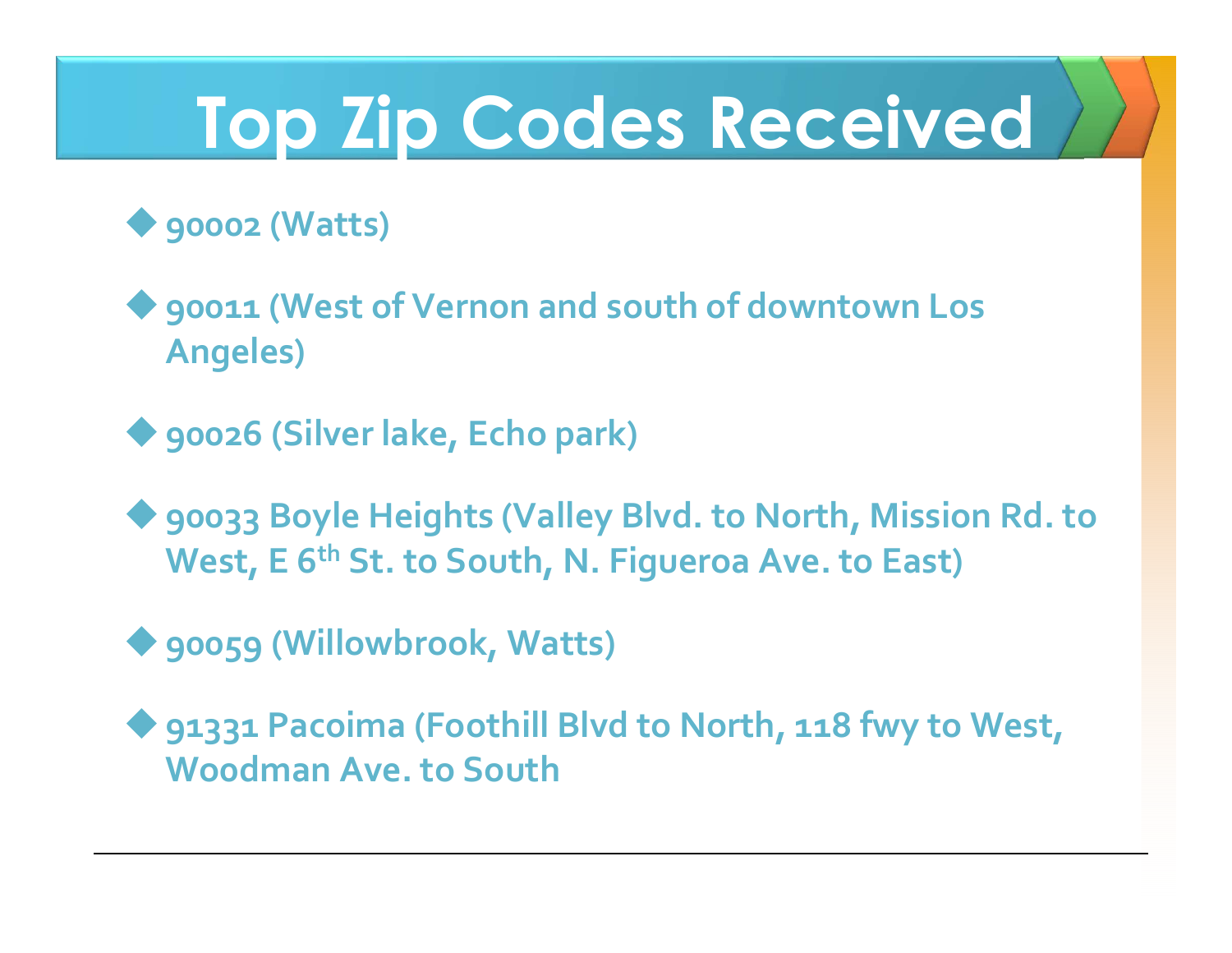## **Regions**



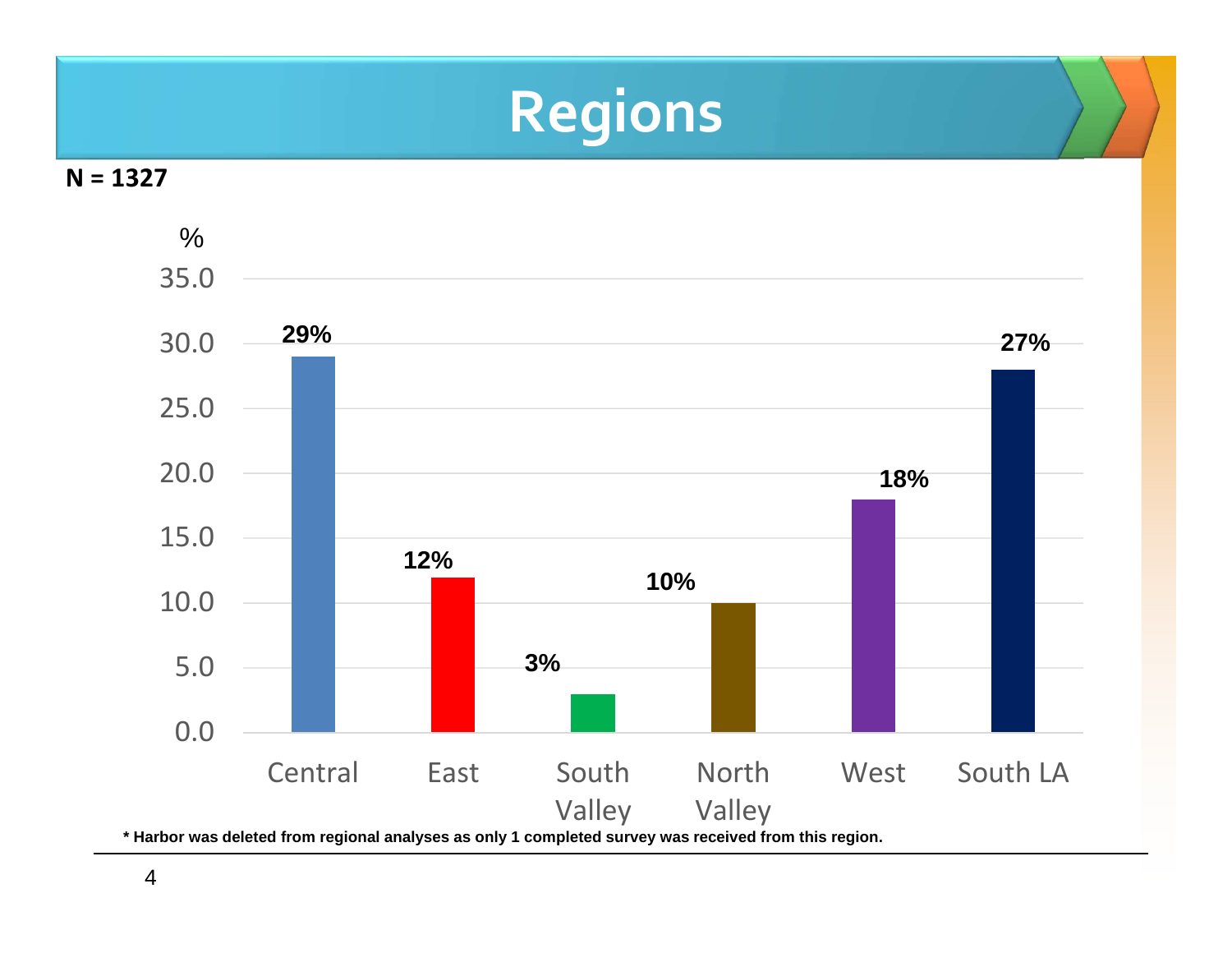### **Ethnicity**

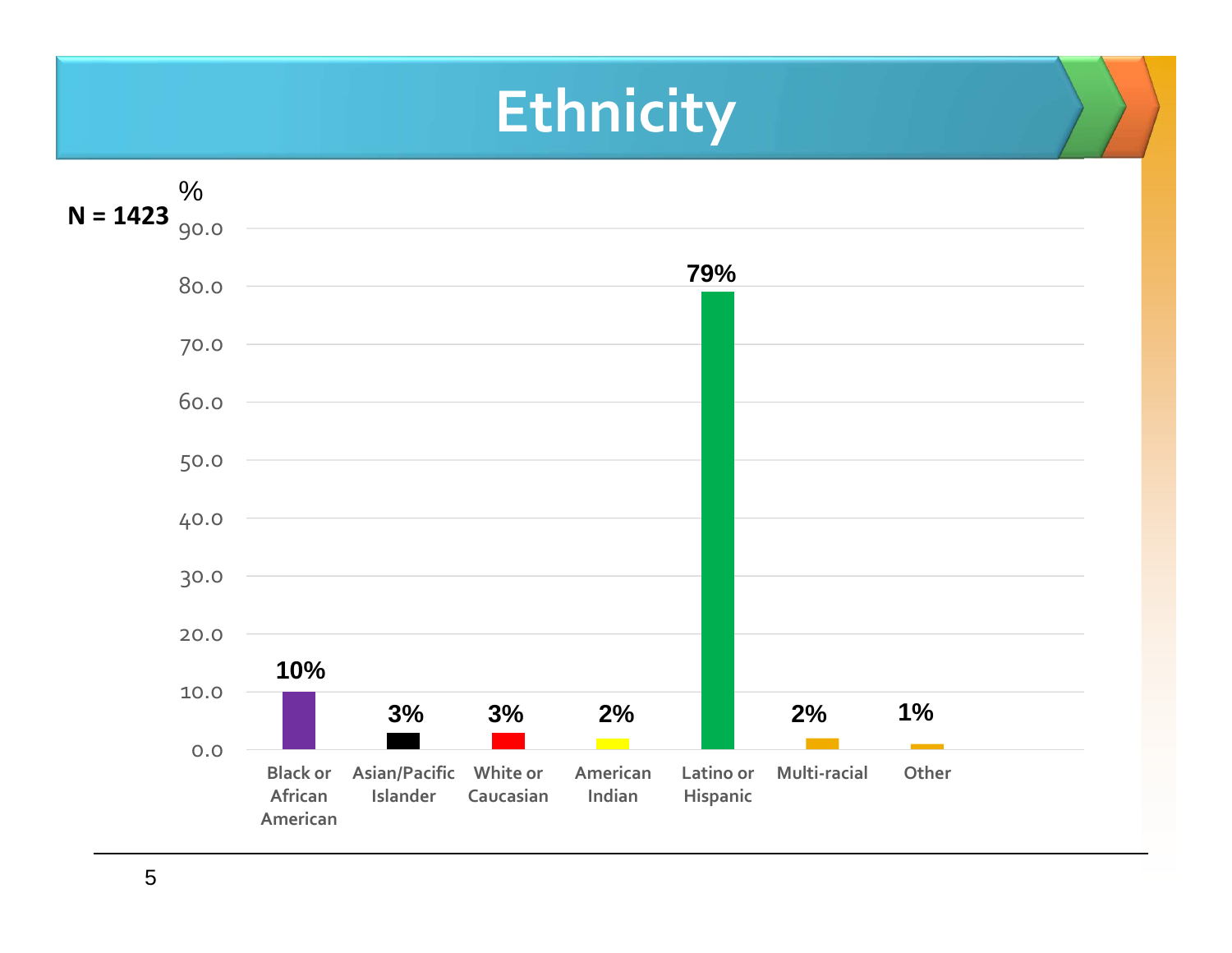## **Employment Status**

**N = 1298**

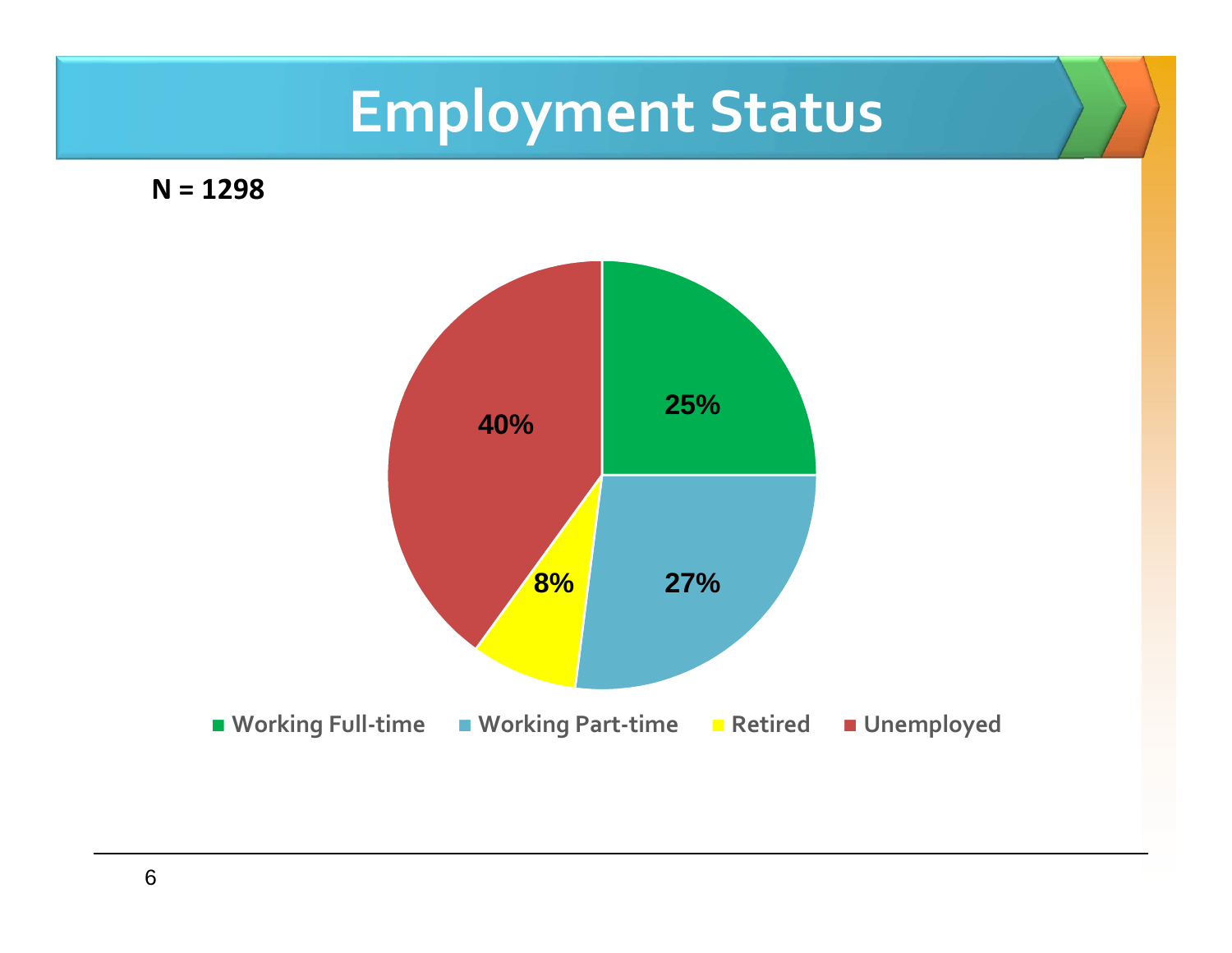### **Household income**



7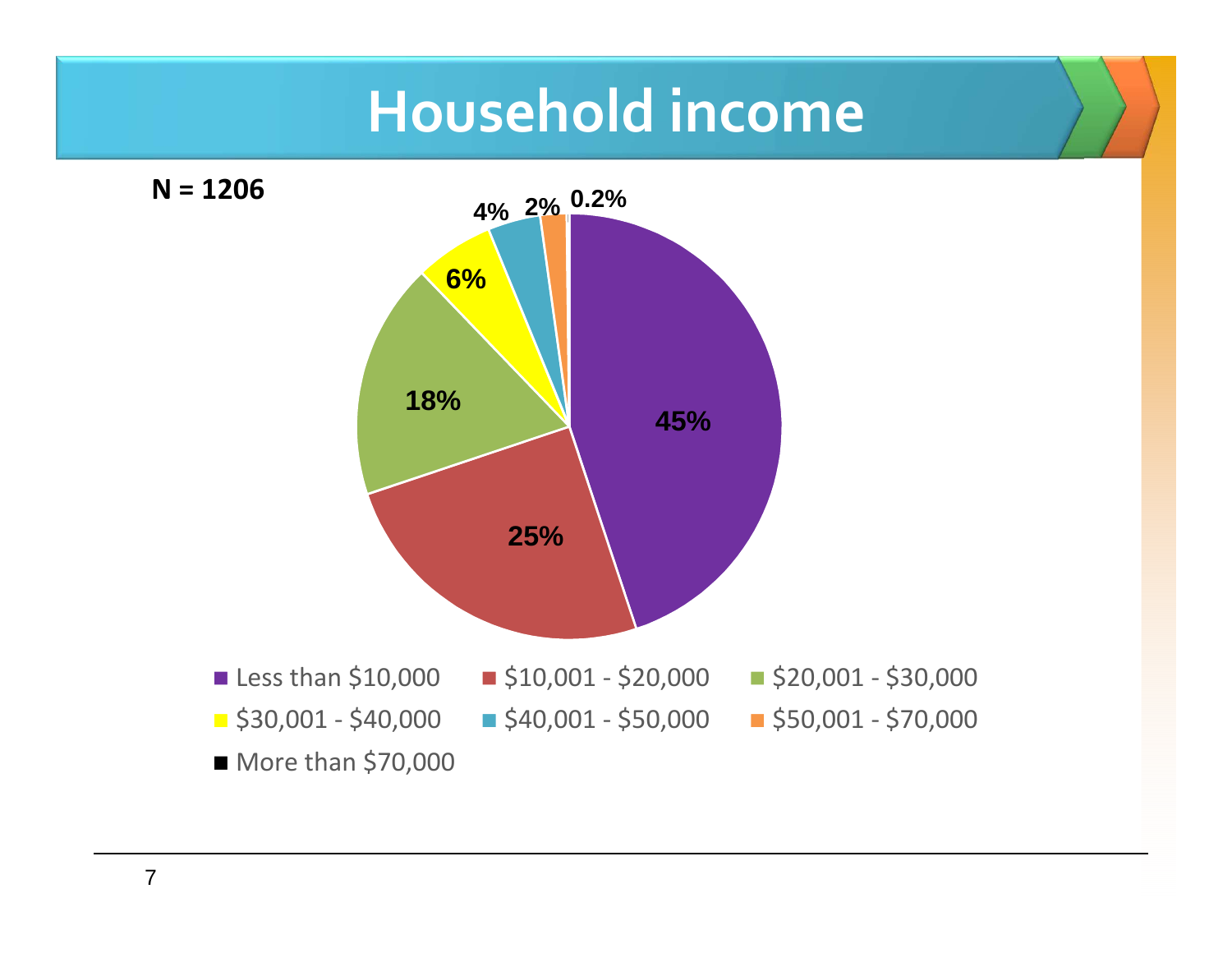## **Number of family members**

**N = 1206**

|             |            | Number of   |                            |           |                |
|-------------|------------|-------------|----------------------------|-----------|----------------|
|             |            | household   |                            |           |                |
|             |            | members of  |                            | Number of | Number of      |
|             | Number of  | working age |                            | employed  | unemployed     |
|             | household  | $(18$ and   | Number of                  | household | household      |
|             | members    | above)      | children                   | members   | members        |
|             | currently  | currently   | under the age over the age |           | over the age   |
|             | employed   | unemployed  | of 18                      | of 18     | of $65$        |
|             | $(N=1078)$ | $(N=731)$   | $(N = 902)$                | $(N=309)$ | $(N=371)$      |
| o to 1      | 56%        | 58%         | 43%                        | 91%       | 84%            |
| $2$ to $3$  | 31%        | 35%         | 46%                        | 7%        | 15%            |
| $4$ to $5$  | 10%        | 6%          | 10%                        | $1\%$     | $1\%$          |
|             |            |             |                            |           |                |
| More than 5 | 3%         | $1\%$       | $1\%$                      | $1\%$     | $\blacksquare$ |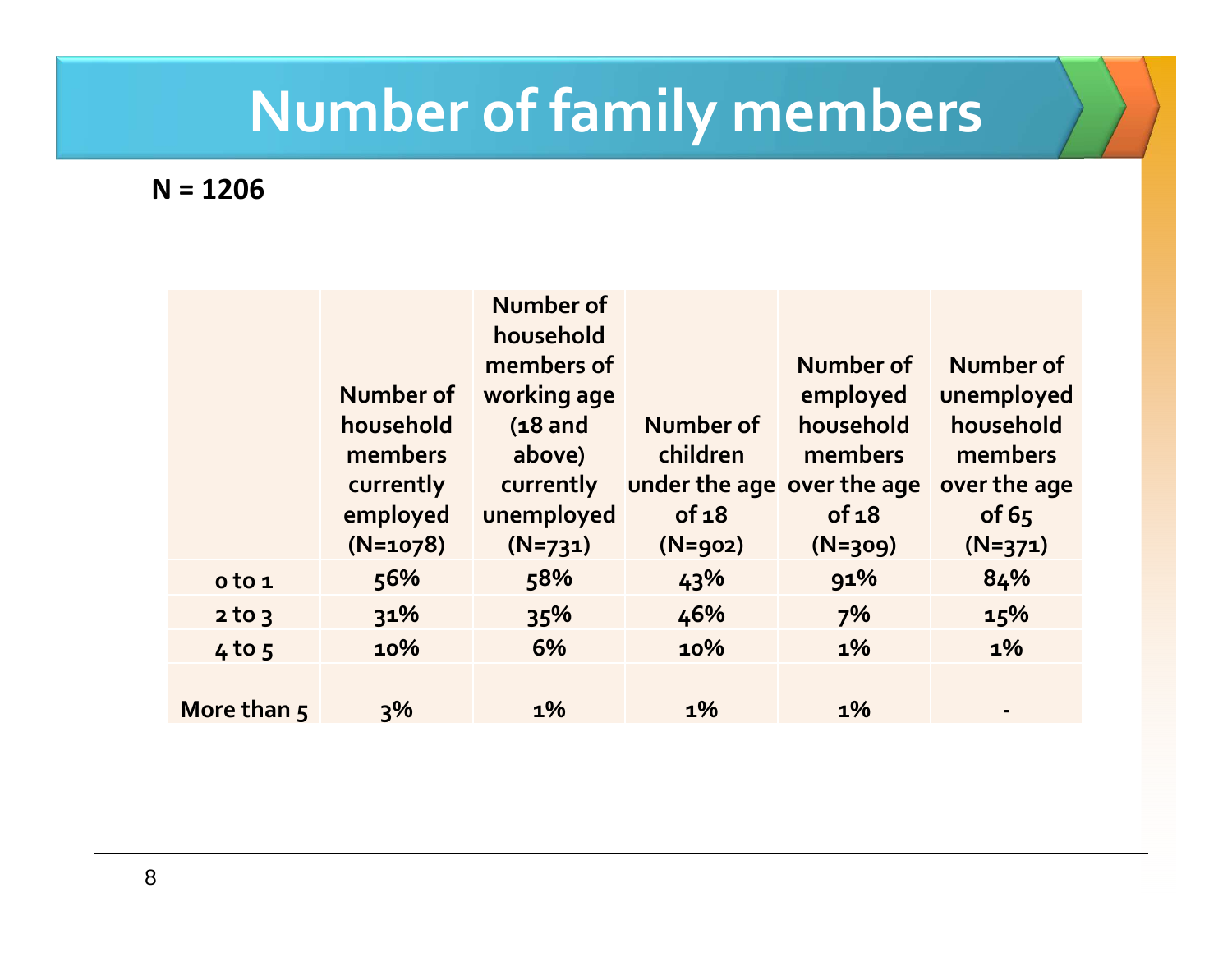### **Household Status**

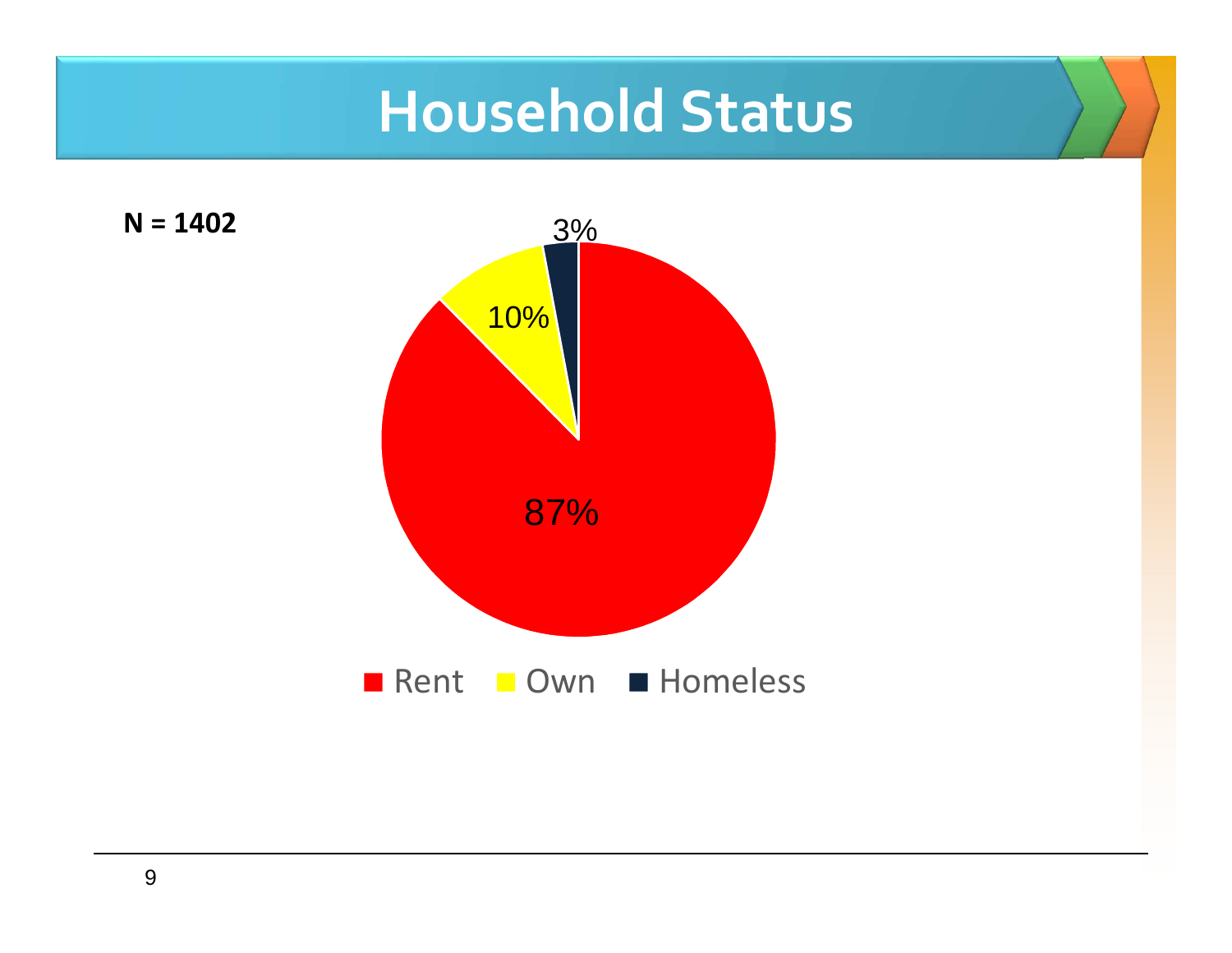## **Do you have a checking account?**

**N = 1095**

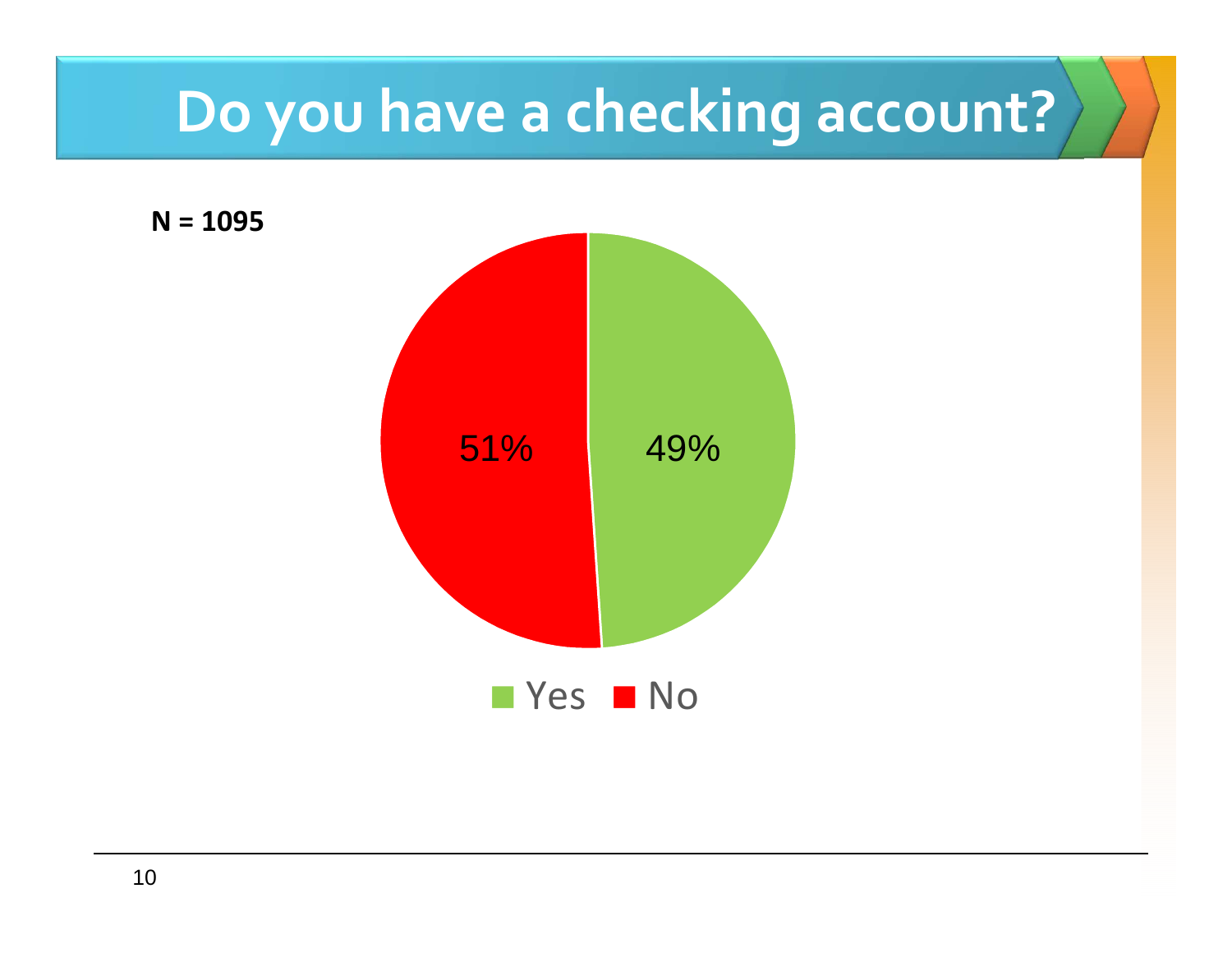#### **Which Family Source Center are you involved with?**

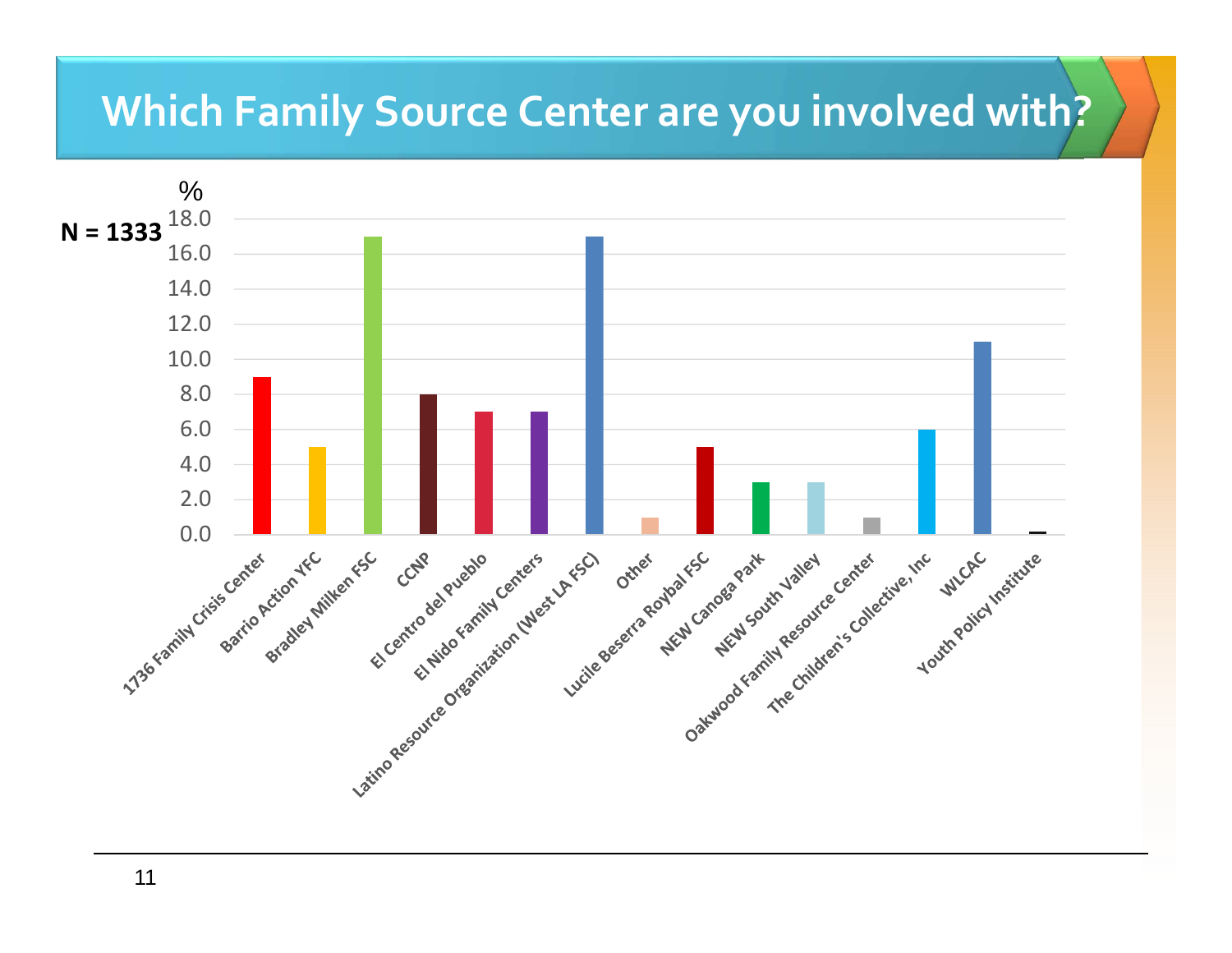### **Employment services**

Please indicate the extent to which the following services are important for you (1 not at all important, 2 of a little importance, 3 neutral, 4 important, 5 very important)**N = 1510**

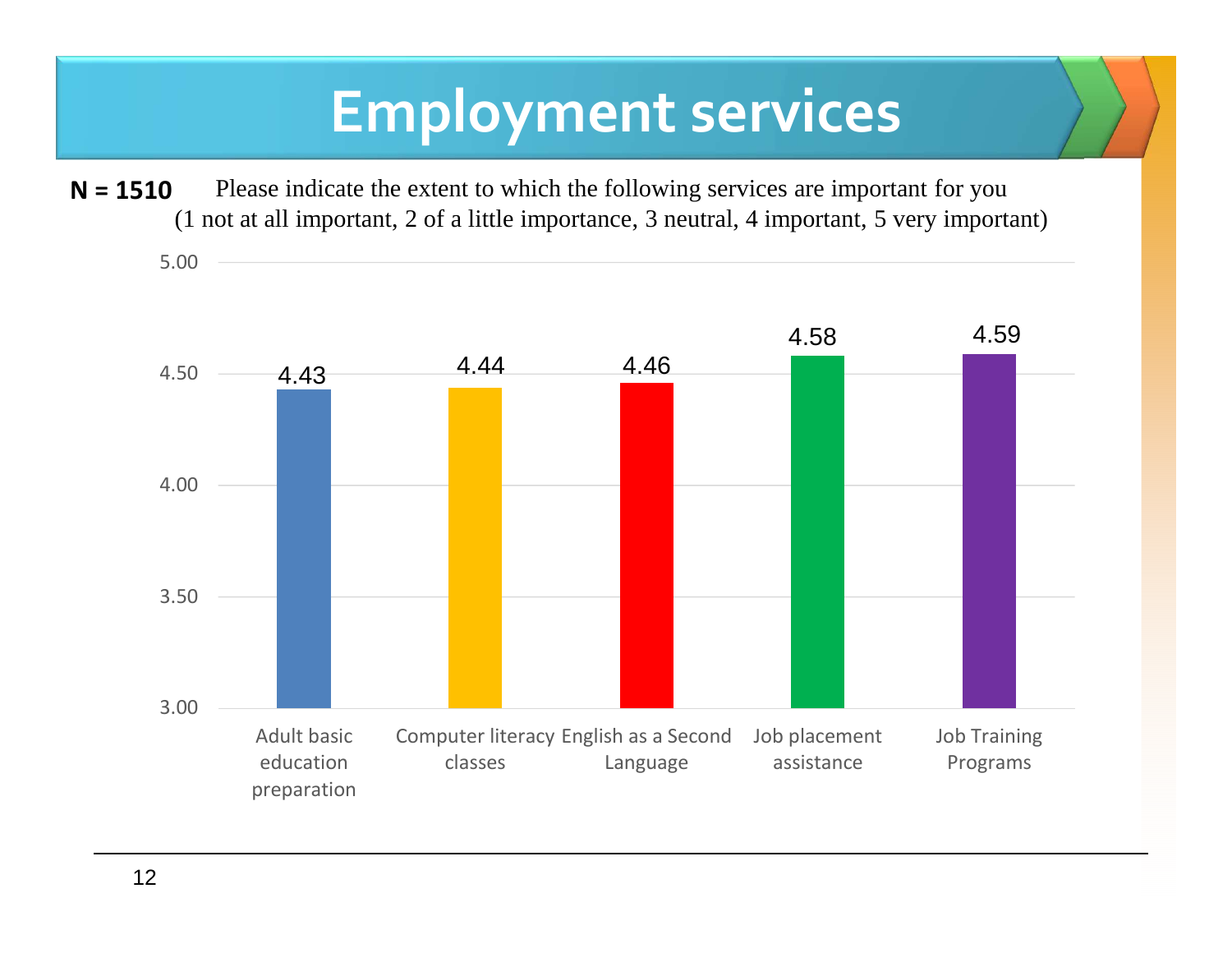### **Employment services: By gender**

Please indicate the extent to which the following services are important for you (1 not at all important, 2 of a little importance, 3 neutral, 4 important, 5 very important)**N = 1384**

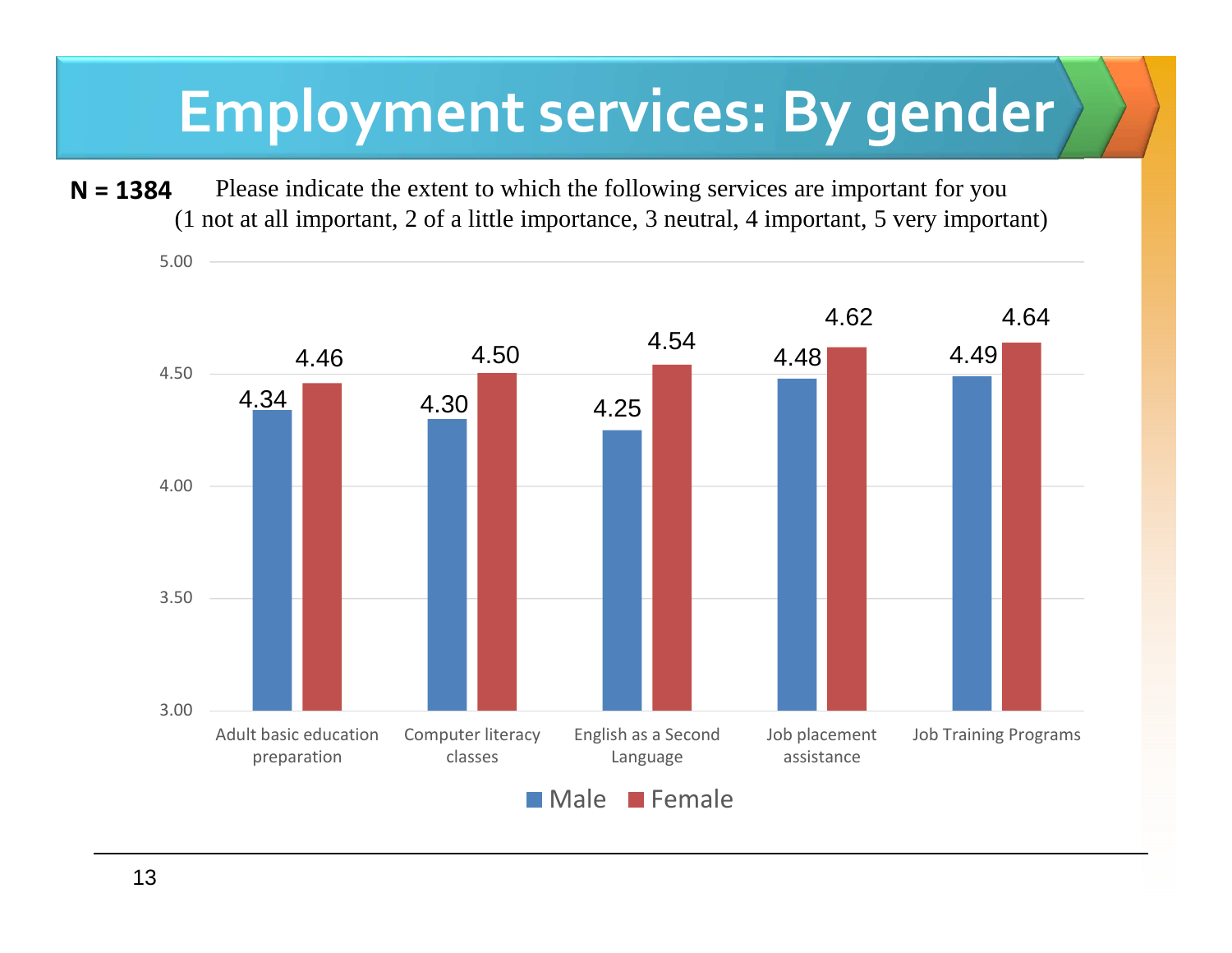### **Employment services: By region**

| <b>Regions</b>                | <b>Adult basic</b><br>education<br>preparation | Computer<br>literacy<br>classes | English as a<br><b>Second</b><br>Language | Job placement<br>assistance | <b>Job Training</b><br><b>Programs</b> |
|-------------------------------|------------------------------------------------|---------------------------------|-------------------------------------------|-----------------------------|----------------------------------------|
| Central                       | 4.52                                           | 4.56                            | 4.69                                      | 4.63                        | 4.64                                   |
| <b>East</b>                   | 4.43                                           | 4.34                            | 4.35                                      | 4.58                        | 4.61                                   |
| South<br><b>Valley</b>        | 4.19                                           | 4.53                            | 3.74                                      | 4.61                        | 4.60                                   |
| <b>North</b><br><b>Valley</b> | 4.24                                           | 4.47                            | 4.55                                      | 4.66                        | 4.63                                   |
| <b>West</b>                   | 4.37                                           | 4.33                            | 4.48                                      | 4.47                        | 4.46                                   |
| South LA                      | 4.56                                           | 4.49                            | 4.40                                      | 4.68                        | 4.70                                   |

5.00



**N = 1270**

**\* Harbor was deleted from regional analyses as only 1 completed survey was received from this region.**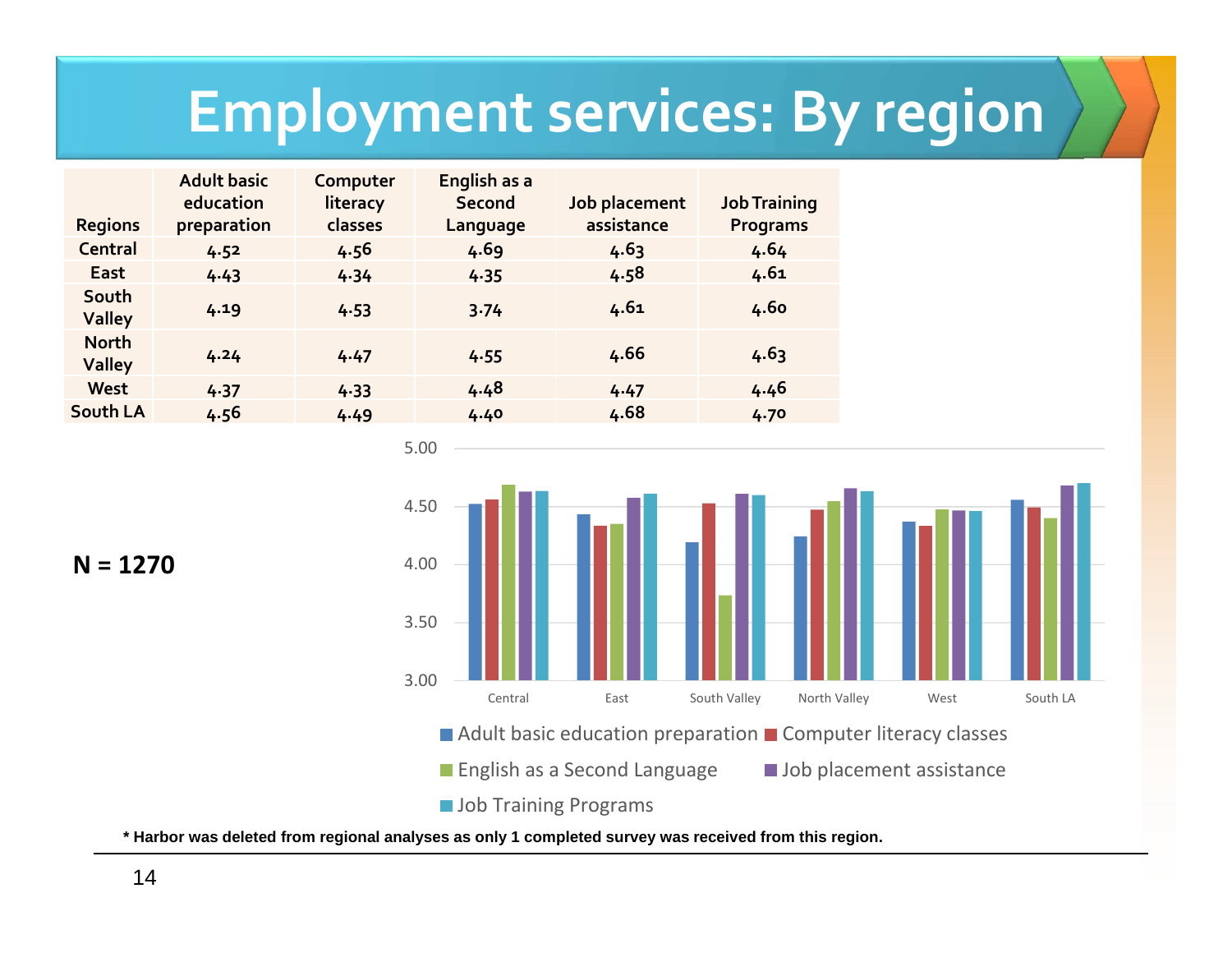### **Employment services: By income**

**N = 1167**

5.00

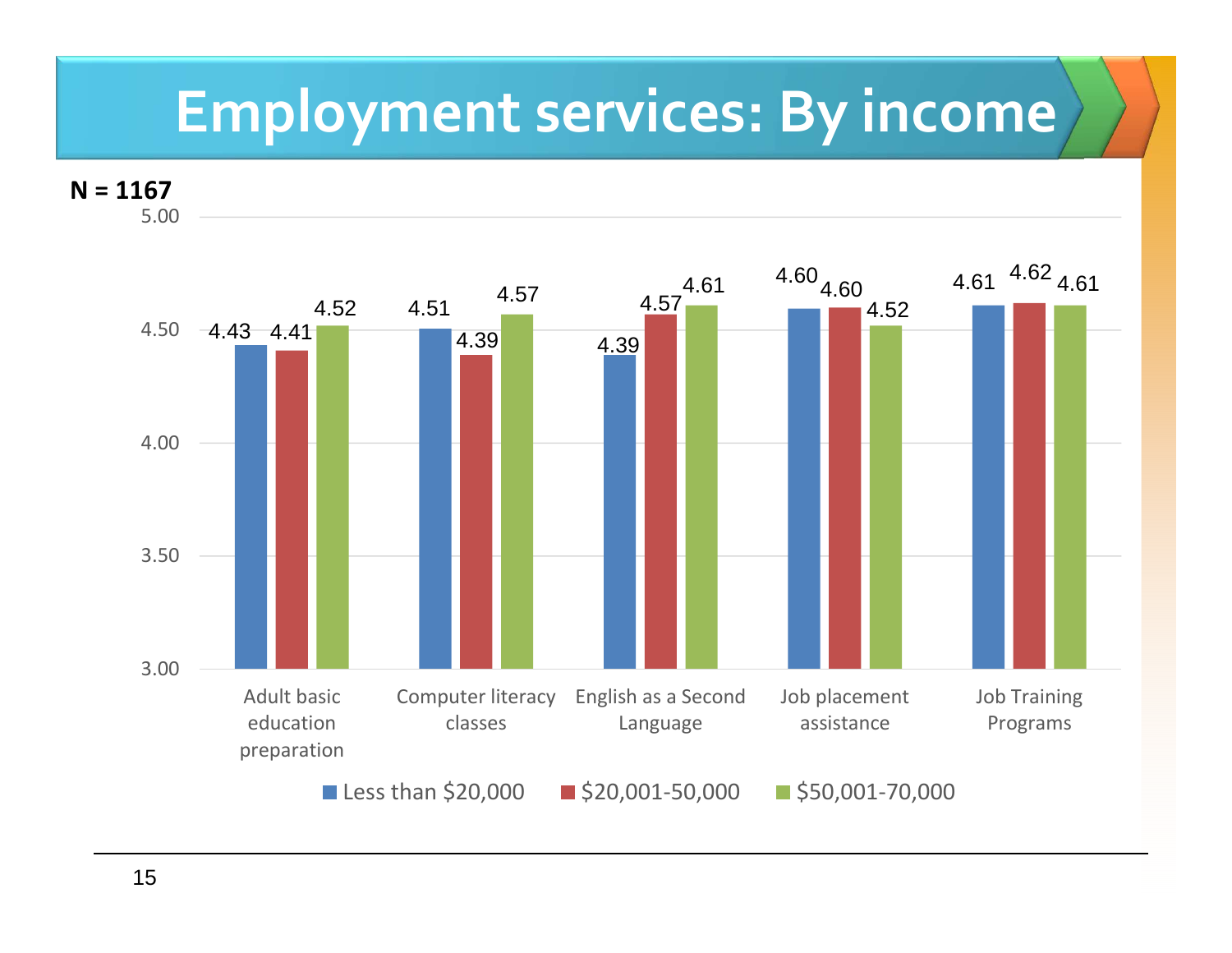#### **Financial education services**

Please indicate the extent to which the following services are important for you (1 not at all important, 2 of a little importance, 3 neutral, 4 important, 5 very important)**N = 1501**

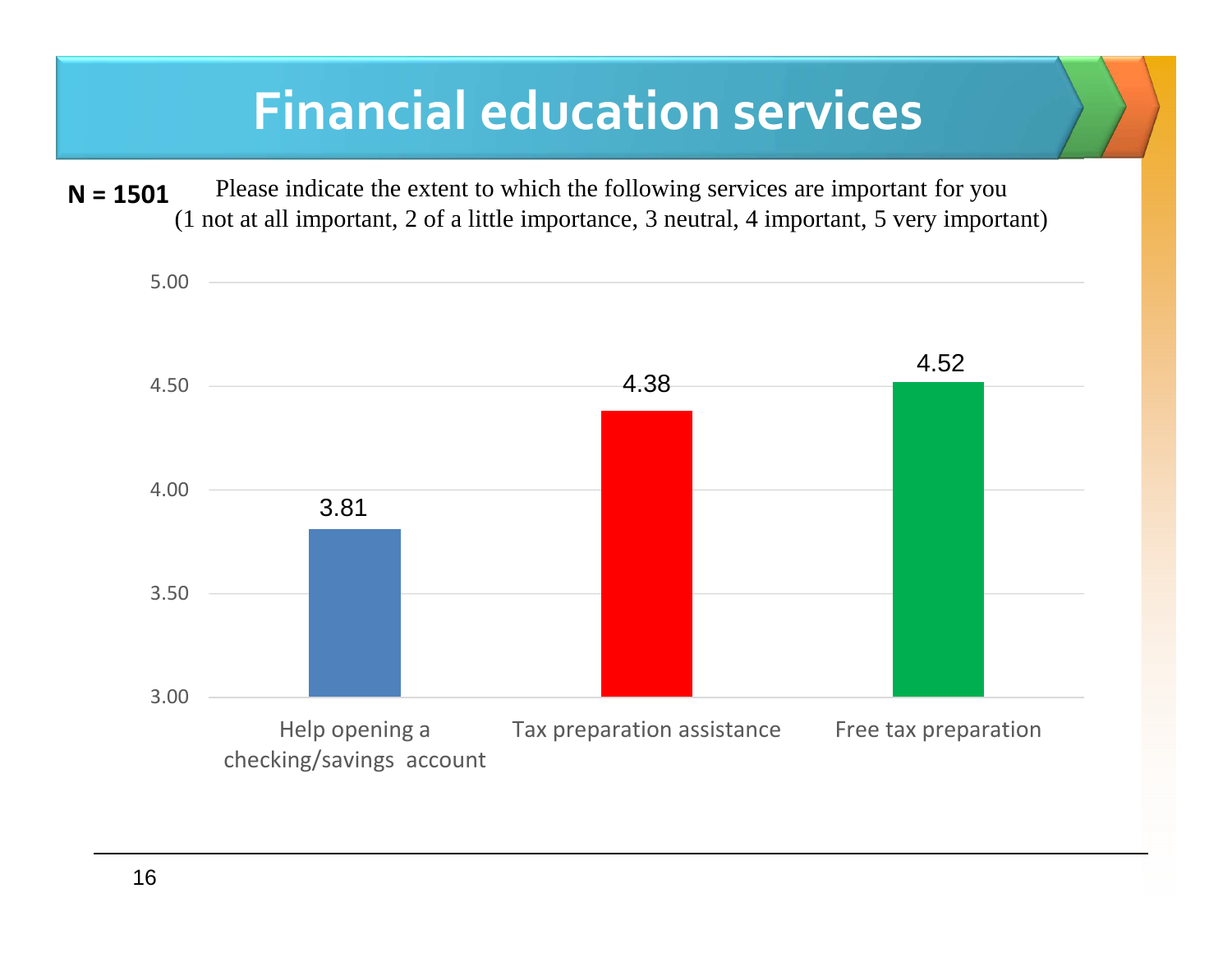#### **Financial education services: By gender**

Please indicate the extent to which the following services are important for you (1 not at all important, 2 of a little importance, 3 neutral, 4 important, 5 very important)**N = 1379**

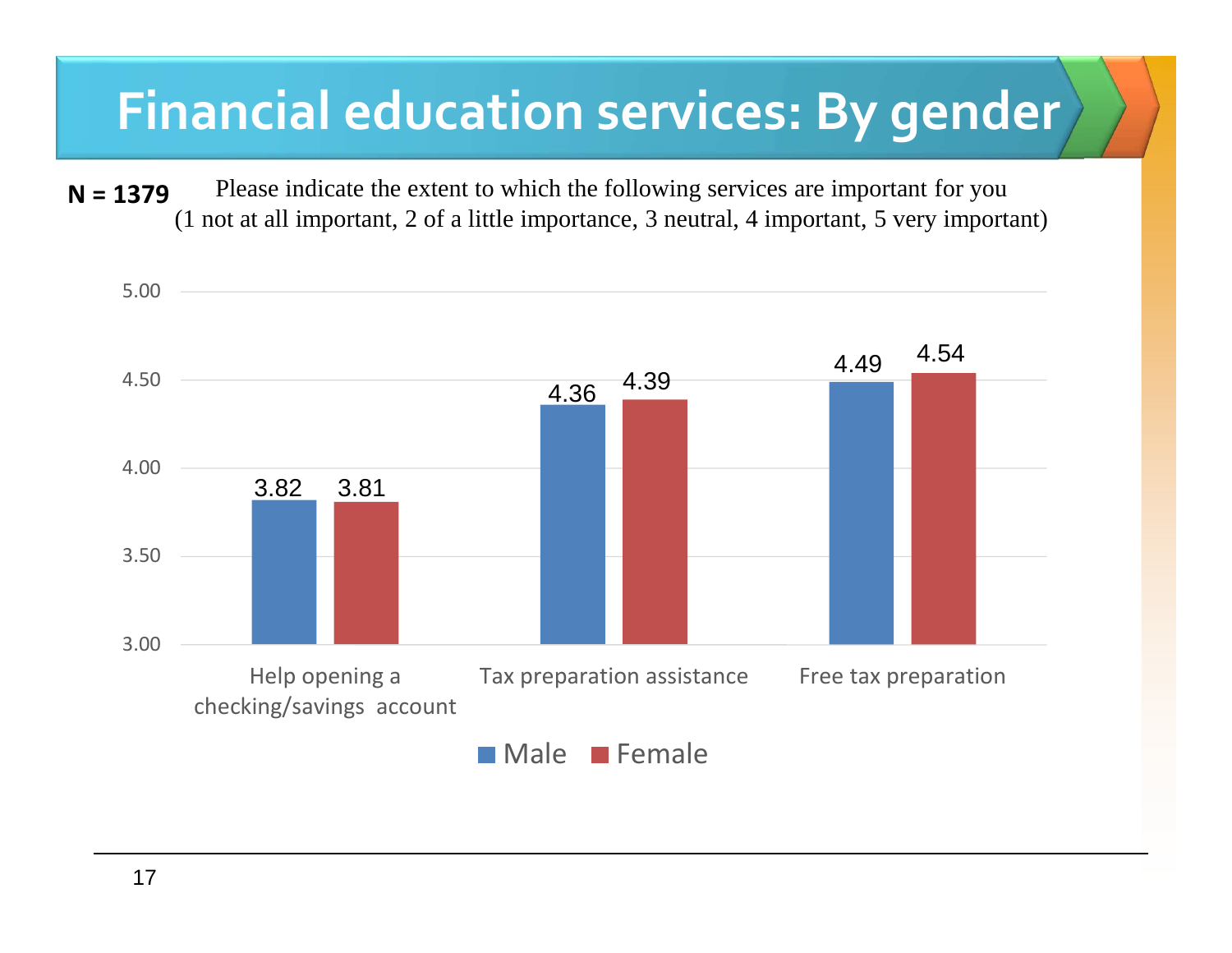#### **Financial education services: By regions**

**N = 1266**



Help opening a checking/savings account **T**ax preparation assistance TFree tax preparation

**\* Harbor was deleted from regional analyses as only 1 completed survey was received from this region.**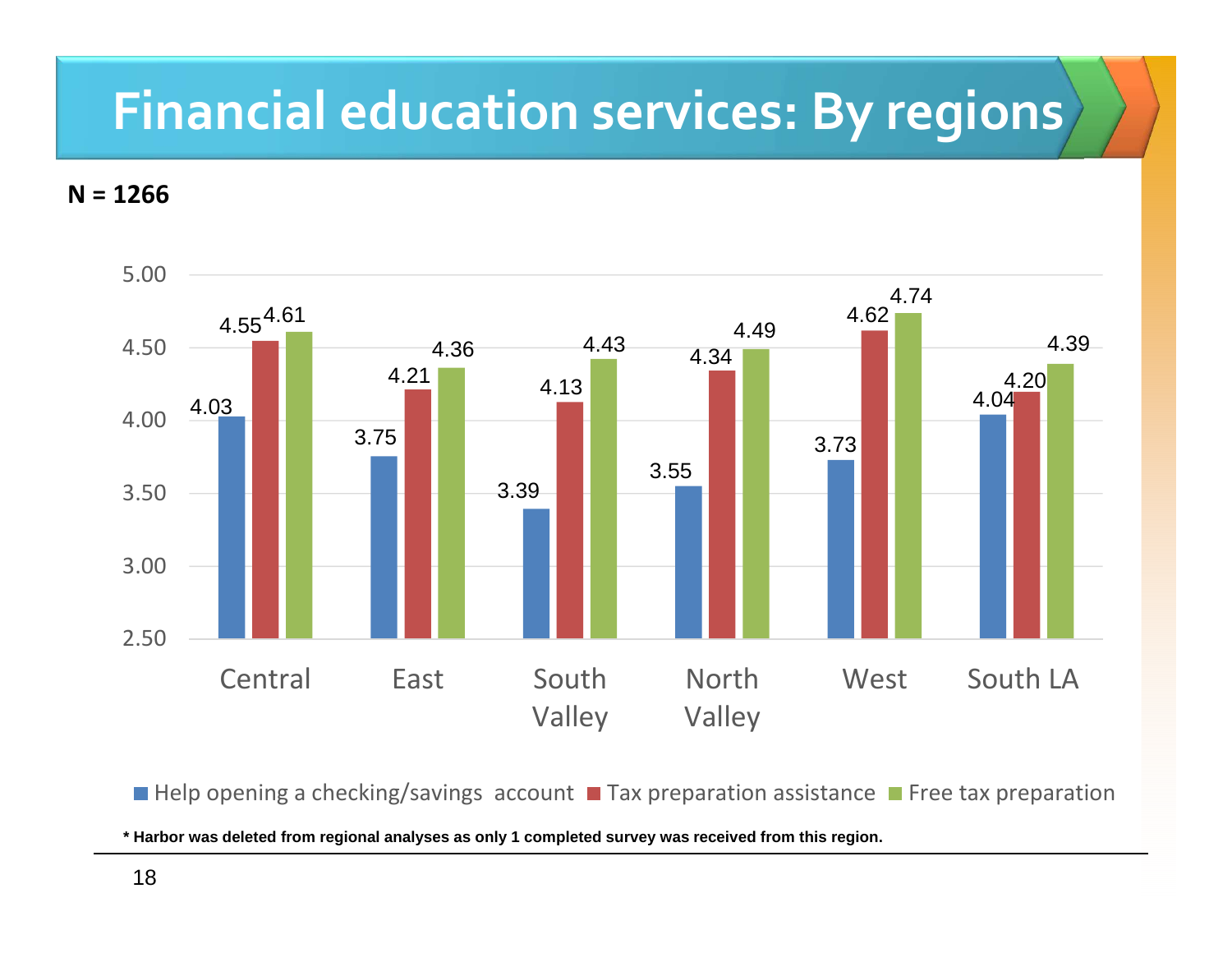### **Financial education services: By income**

**N = 1156**

5.00

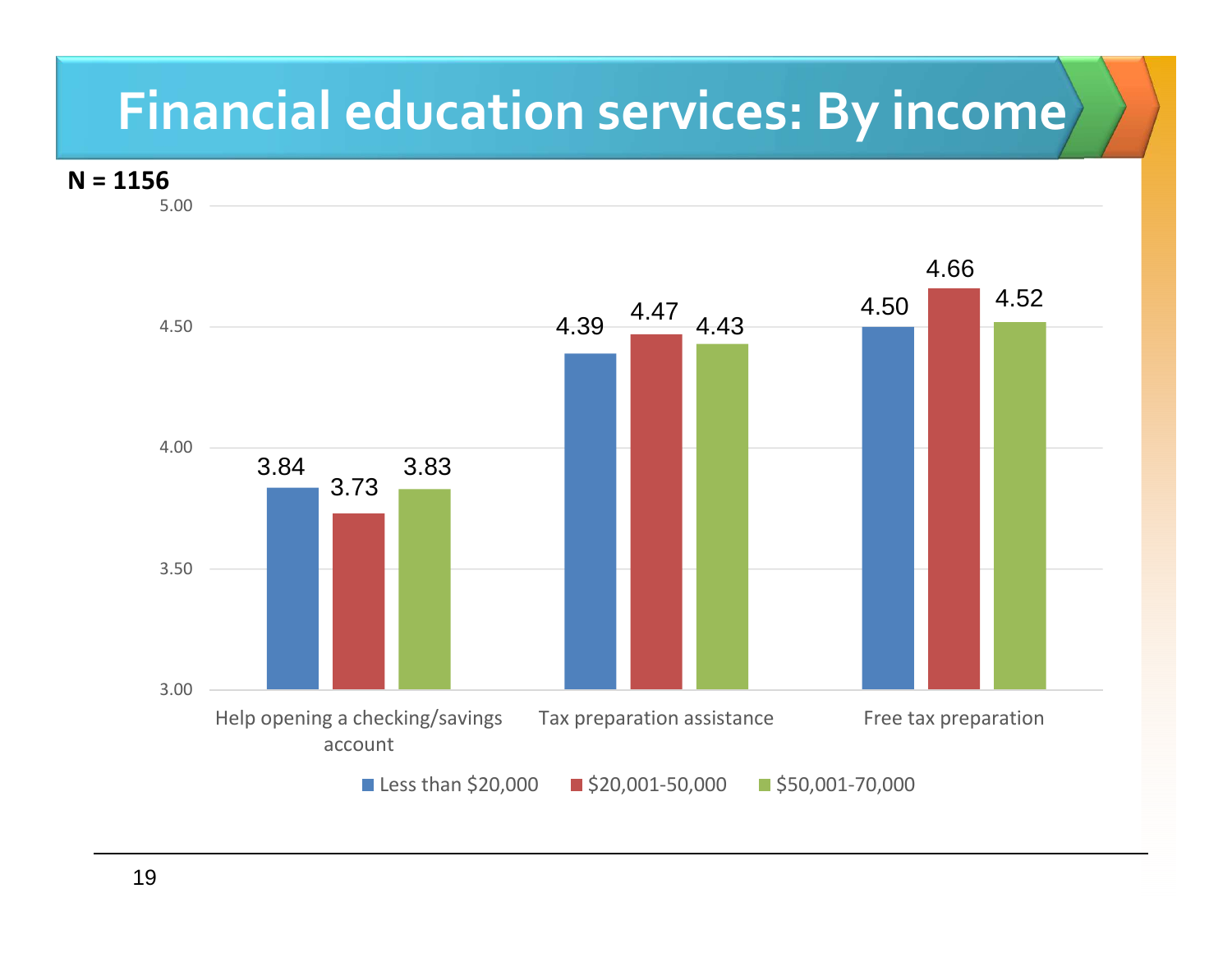#### **Parent & child services**

Please indicate the extent to which the following services are important for you N = 1487(1 not at all important, 2 of a little importance, 3 neutral, 4 important, 5 very important)

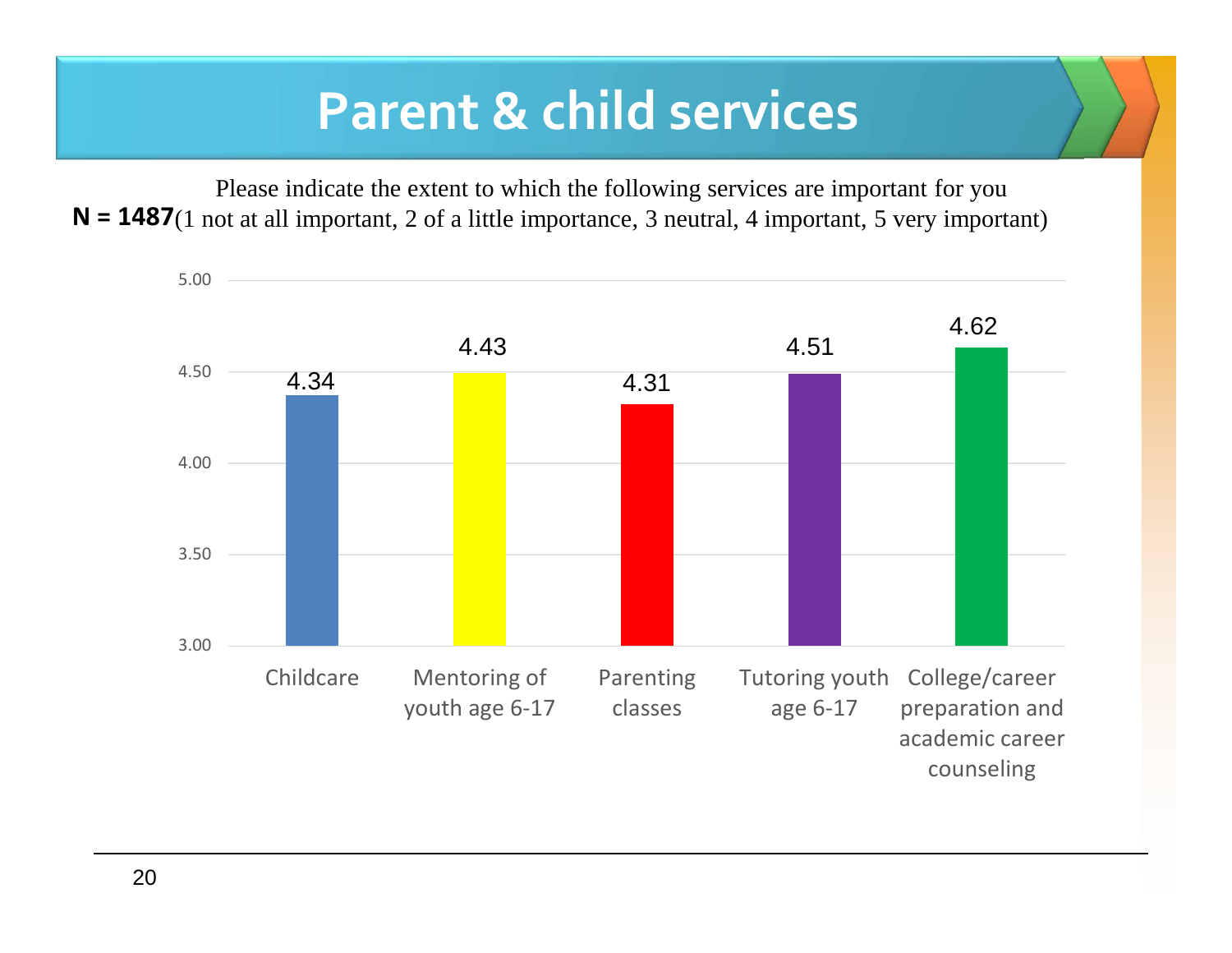#### **Parent & child services: By gender**

Please indicate the extent to which the following services are important for you (1 not at all important, 2 of a little importance, 3 neutral, 4 important, 5 very important)**N = 1370**

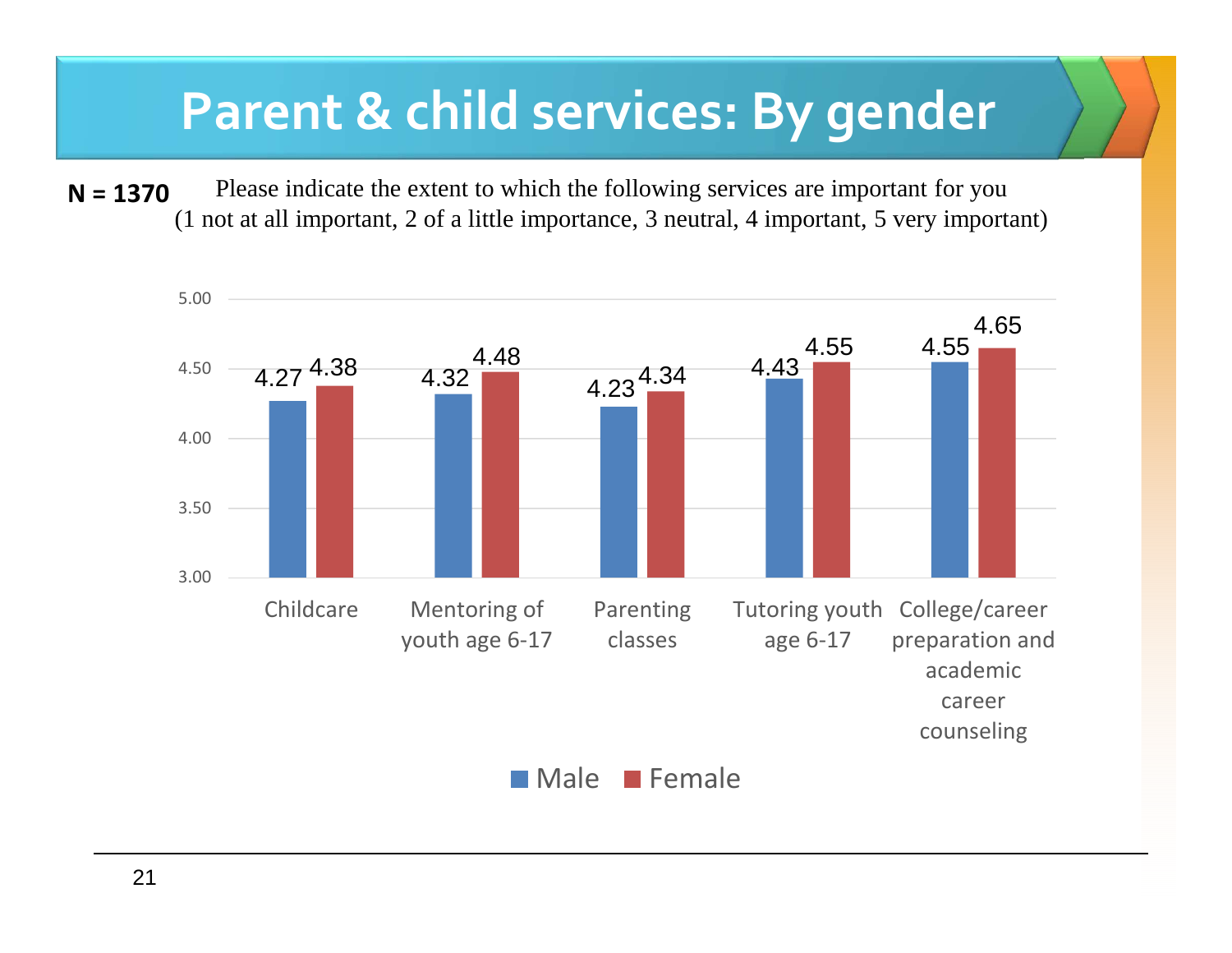#### **Parent & child services: By regions**

| <b>Regions</b>                | <b>Childcare</b> | <b>Mentoring of</b><br>youth age 6-17 | Parenting<br>classes | Tutoring<br>youth age 6-17 | College/career<br>preparation and academic<br>career counseling |
|-------------------------------|------------------|---------------------------------------|----------------------|----------------------------|-----------------------------------------------------------------|
| Central                       | 4.52             | 4.58                                  | 4.44                 | 4.69                       | 4.77                                                            |
| East                          | 4.23             | 4.40                                  | 4.30                 | 4.49                       | 4.59                                                            |
| South<br><b>Valley</b>        | 4.11             | 4.24                                  | 3.97                 | 4.33                       | 4.45                                                            |
| <b>North</b><br><b>Valley</b> | 4.43             | 4.50                                  | 4.40                 | 4.57                       | 4.52                                                            |
| West                          | 4.21             | 4.35                                  | 4.22                 | 4.47                       | 4.63                                                            |
| South LA                      | 4.44             | 4.46                                  | 4.40                 | 4.49                       | 4.63                                                            |



**N = 1256**

**\* Harbor was deleted from regional analyses as only 1 completed survey was received from this region.**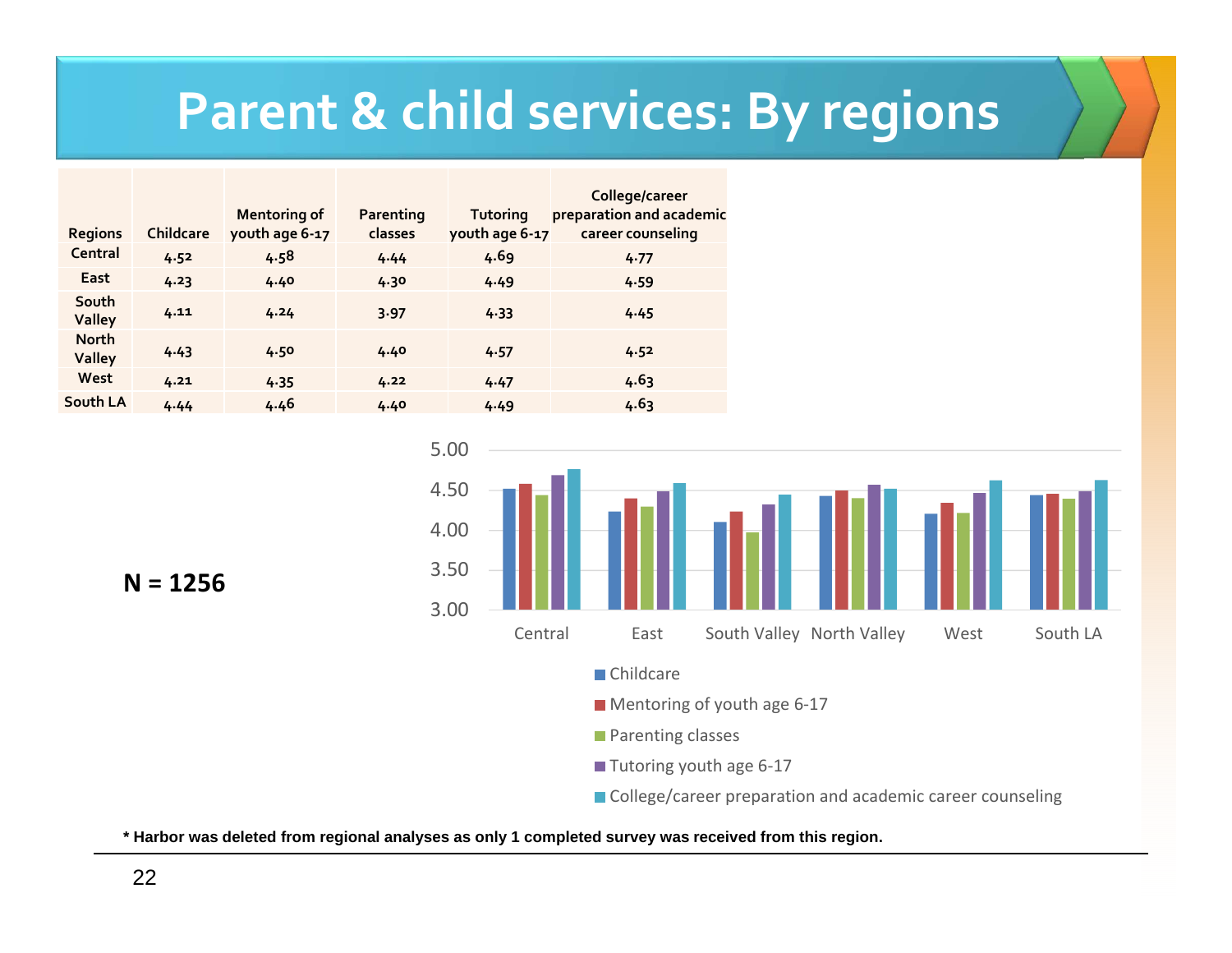### **Parent & child services: By income**

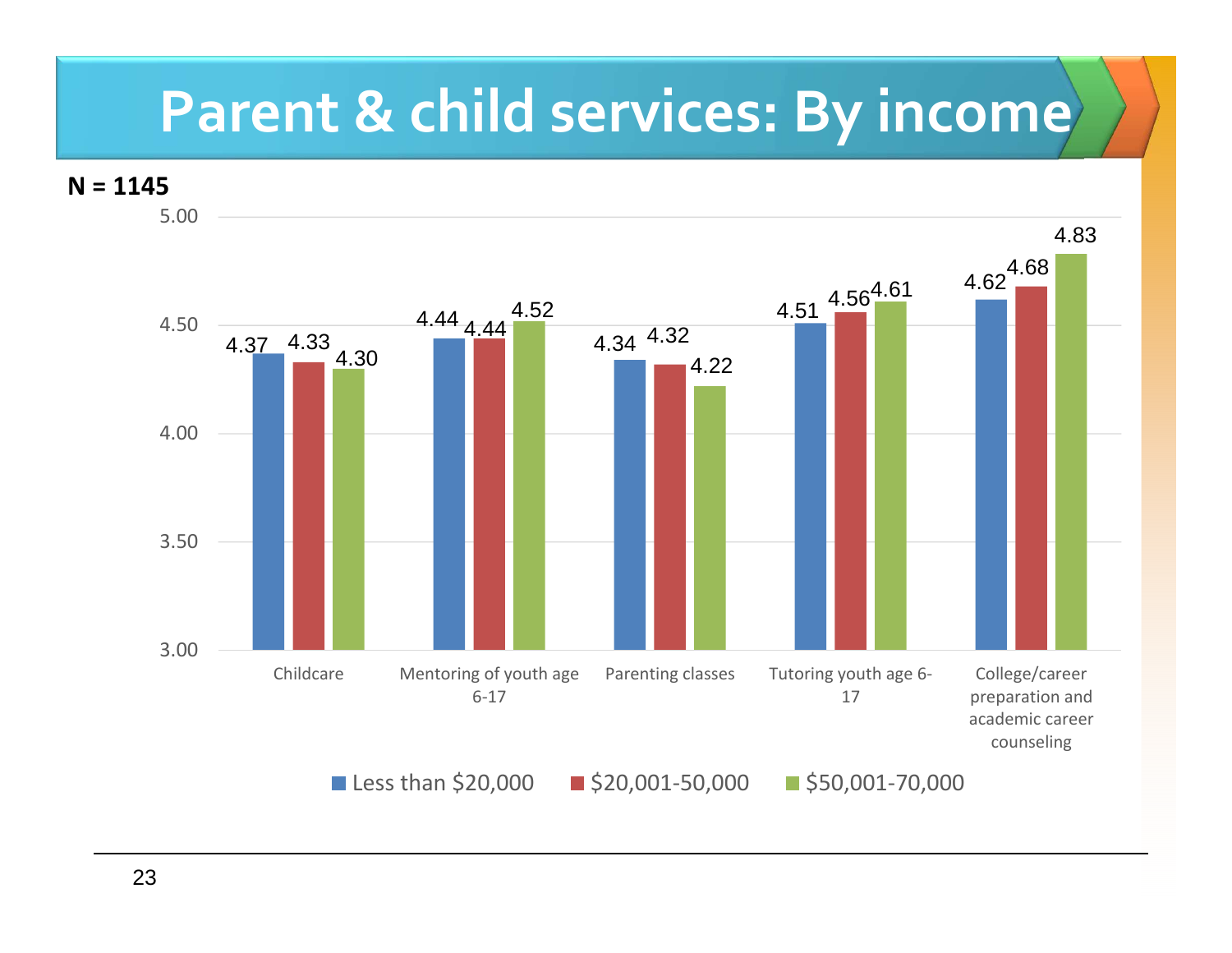#### **Multiple benefit services**

Please indicate the extent to which the following services are important for you N = 1443(1 not at all important, 2 of a little importance, 3 neutral, 4 important, 5 very important)

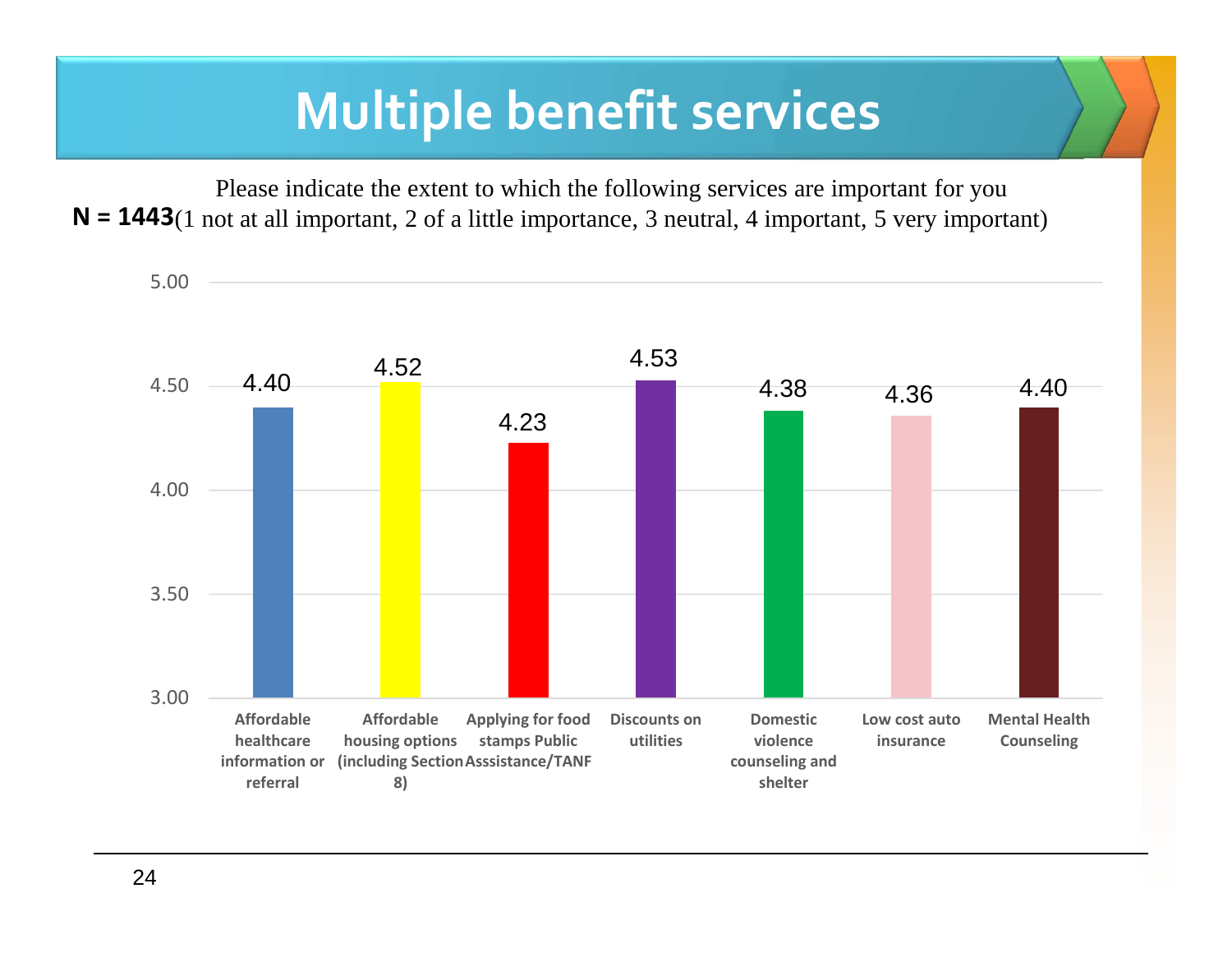#### **Multiple benefit services: By gender**

Please indicate the extent to which the following services are important for you N = 1369(1 not at all important, 2 of a little importance, 3 neutral, 4 important, 5 very important)

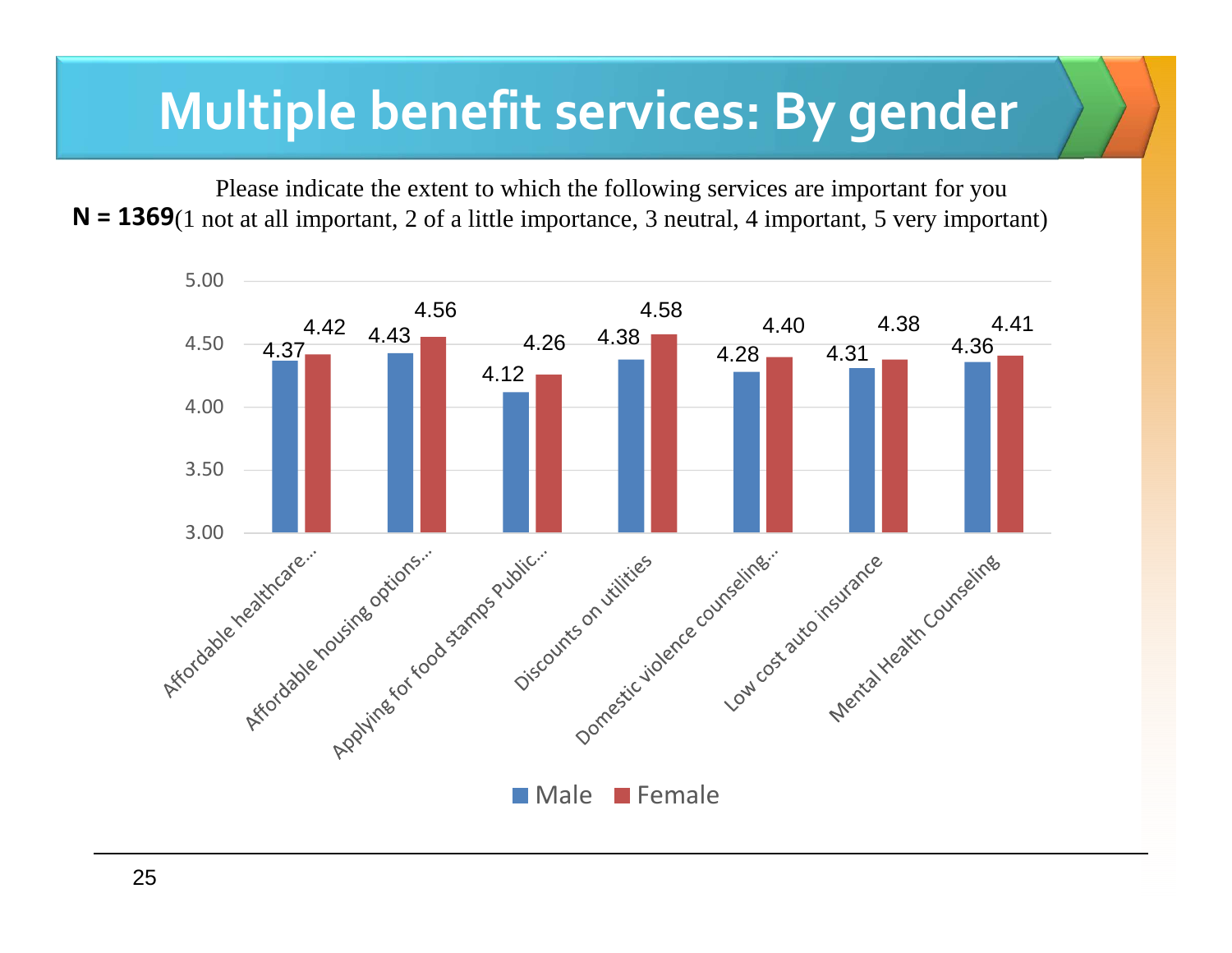#### **Multiple benefit services: By regions**

| <b>Regions</b>                | <b>Affordable</b><br>healthcare<br>information<br>or referral | Affordable<br>housing options<br>(including<br>Section 8) | <b>Applying for</b><br>food stamps<br><b>Public</b><br>Asssistance/TA<br><b>NF</b> | Discounts on<br>utilities | <b>Domestic</b><br>violence<br>counseling and<br>shelter | Low cost<br>auto<br>insurance | <b>Mental Health</b><br>Counseling |
|-------------------------------|---------------------------------------------------------------|-----------------------------------------------------------|------------------------------------------------------------------------------------|---------------------------|----------------------------------------------------------|-------------------------------|------------------------------------|
| Central                       | 4.51                                                          | 4.65                                                      | 4.39                                                                               | 4.61                      | 4.50                                                     | 4.40                          | 4.50                               |
| East                          | 4.37                                                          | 4.43                                                      | 4.11                                                                               | 4.40                      | 4.46                                                     | 4.23                          | 4.45                               |
| South<br><b>Valley</b>        | 4.35                                                          | 4.36                                                      | 3.92                                                                               | 4.46                      | 4.00                                                     | 4.33                          | 3.90                               |
| <b>North</b><br><b>Valley</b> | 4.37                                                          | 4.55                                                      | 4.16                                                                               | 4.56                      | 4.43                                                     | 4.31                          | 4.42                               |
| West                          | 4.42                                                          | 4.42                                                      | 4.07                                                                               | 4.39                      | 4.22                                                     | 4.36                          | 4.26                               |
| South LA                      | 4.41                                                          | 4.60                                                      | 4.39                                                                               | 4.63                      | 4.44                                                     | 4.45                          | 4.46                               |



**N = 1226**

**\* Harbor was deleted from regional analyses as only 1 completed survey was received from this region.**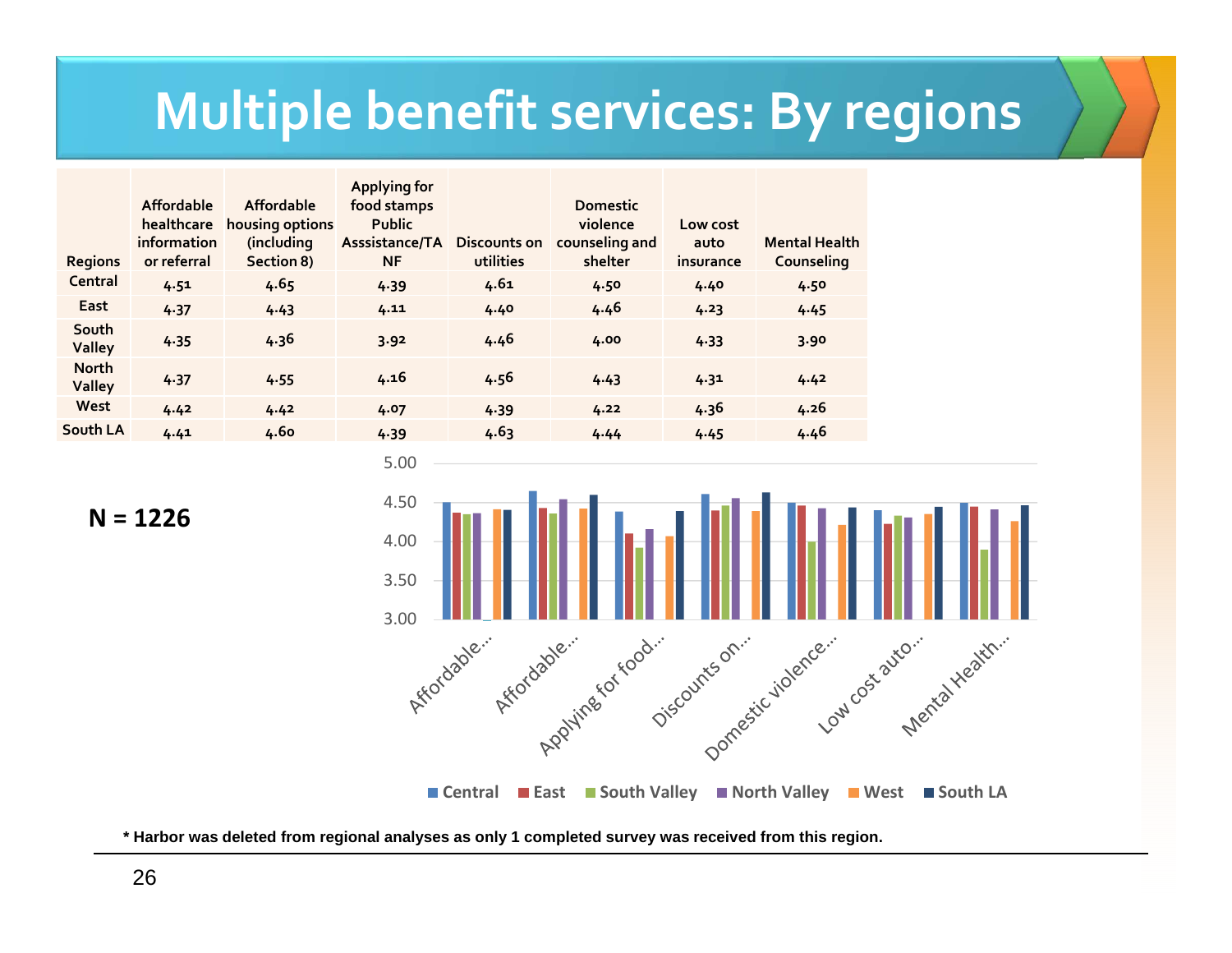### **Multiple benefit services: By income**

**N = 1128**

5.00

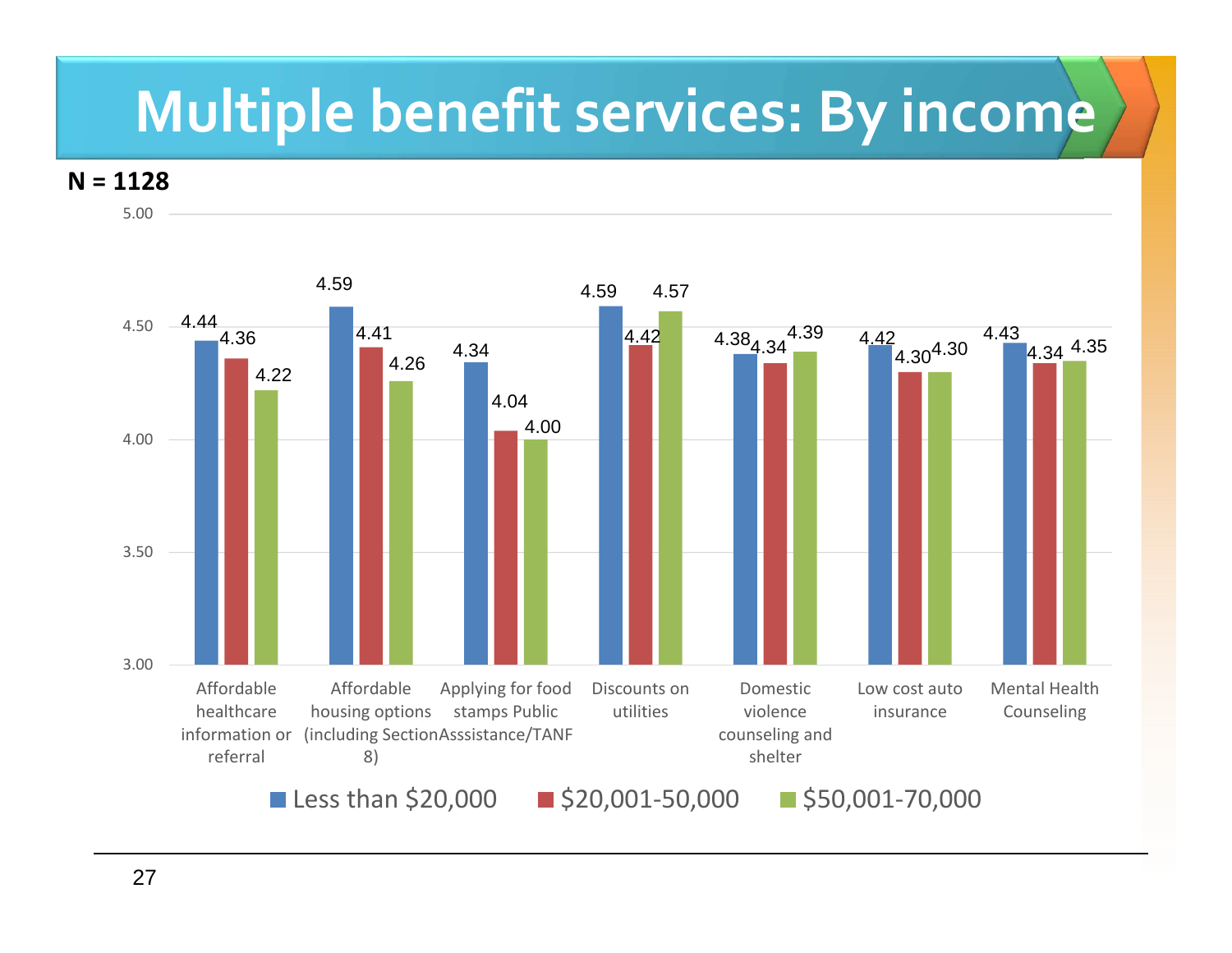#### **Basic needs/ other services**

Please indicate the extent to which the following services are important for you (1 not at all important, 2 of a little importance, 3 neutral, 4 important, 5 very important)**N = 1449**

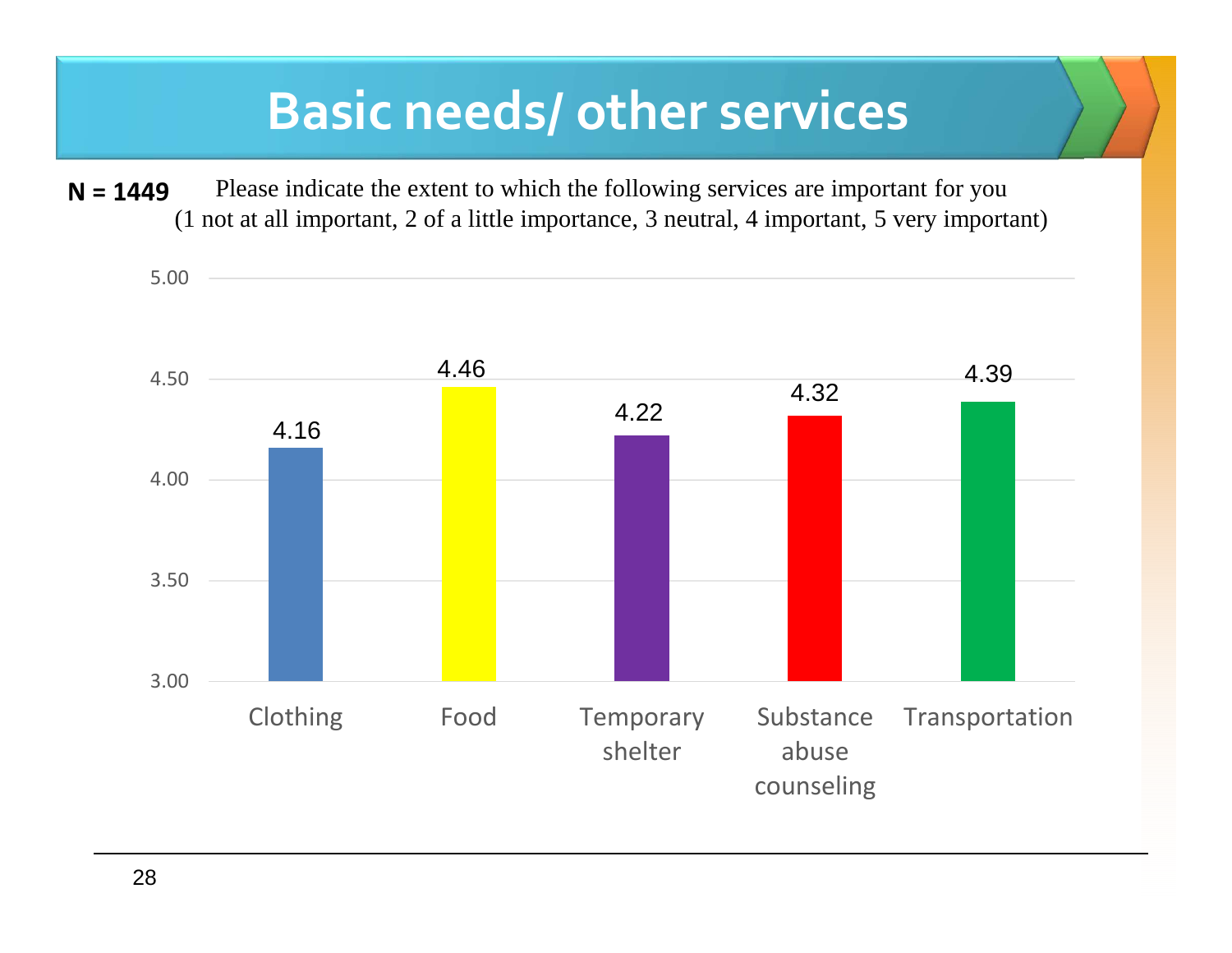#### **Basic needs/ other services: By gender**

Please indicate the extent to which the following services are important for you (1 not at all important, 2 of a little importance, 3 neutral, 4 important, 5 very important)**N = 1374**

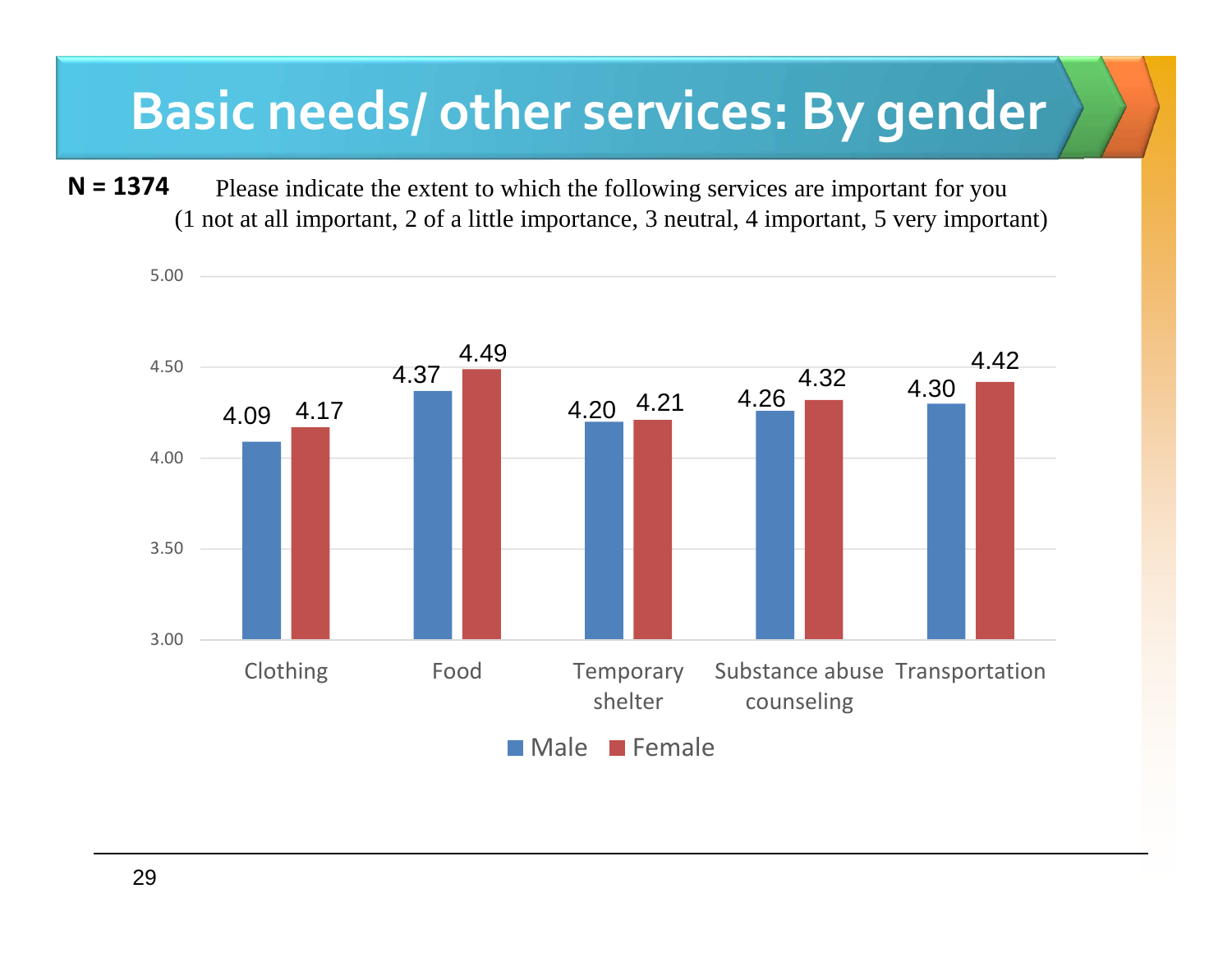#### **Basic needs/ other services: By regions**

| Clothing | Food | <b>Temporary</b><br>shelter | Substance<br>abuse<br>counseling | <b>Transportation</b> |
|----------|------|-----------------------------|----------------------------------|-----------------------|
| 4.31     | 4.58 | 4.34                        | 4.44                             | 4.52                  |
| 4.01     | 4.39 | 4.20                        | 4.43                             | 4.39                  |
| 3.97     | 4.24 | 3.63                        | 3.76                             | 4.26                  |
| 4.15     | 4.45 | 4.22                        | 4.38                             | 4.21                  |
| 3.88     | 4.27 | 4.05                        | 4.12                             | 4.22                  |
| 4.41     | 4.63 | 4.39                        | 4.43                             | 4.59                  |
|          |      |                             |                                  |                       |

1.502.002.503.003.504.004.505.00Central East South Valley North Valley West South LA■ Clothing **Food Temporary shelter** ■ Substance abuse counseling **Transportation** 



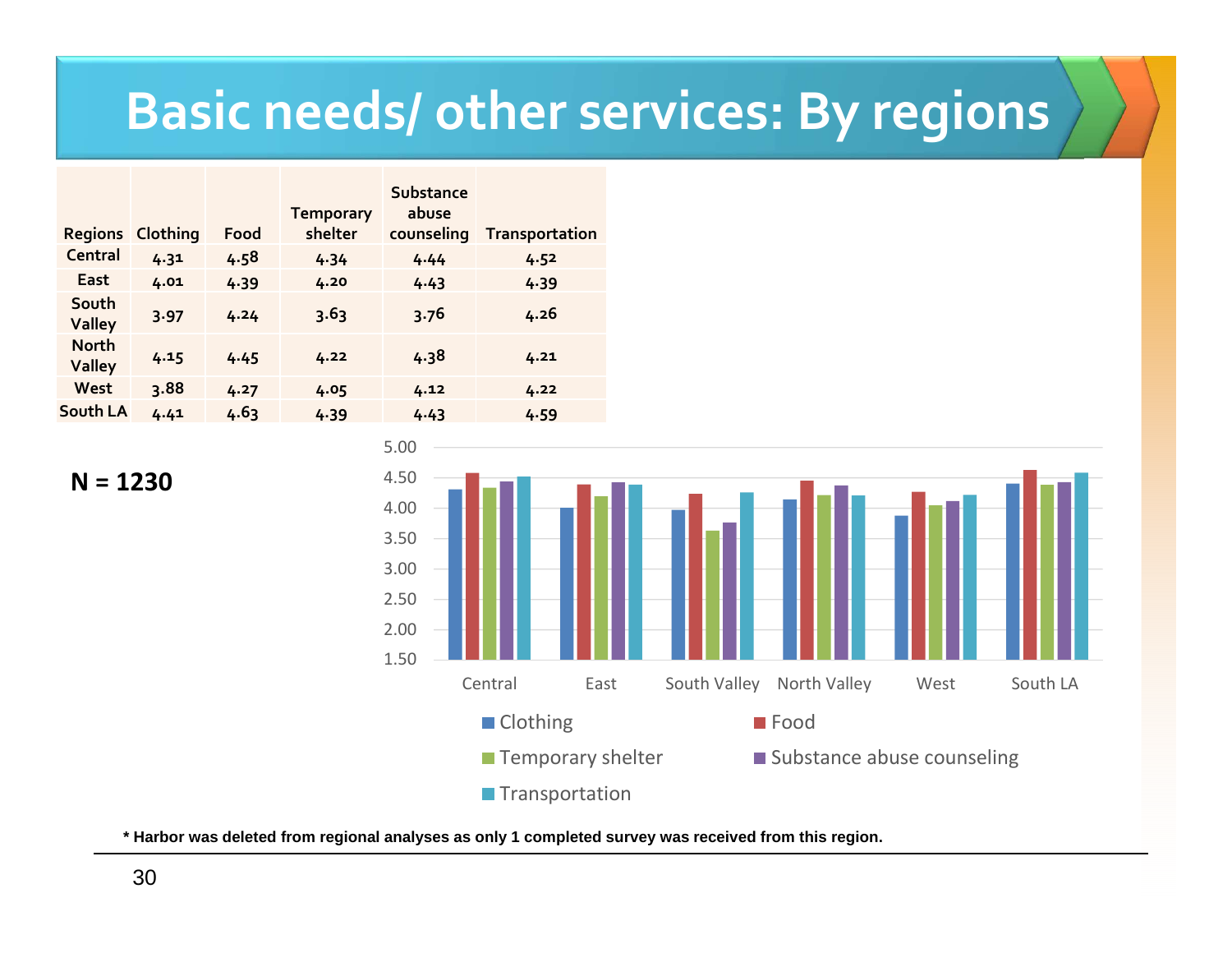#### **Basic needs/ other services: By income**

#### **N = 1128**

5.00

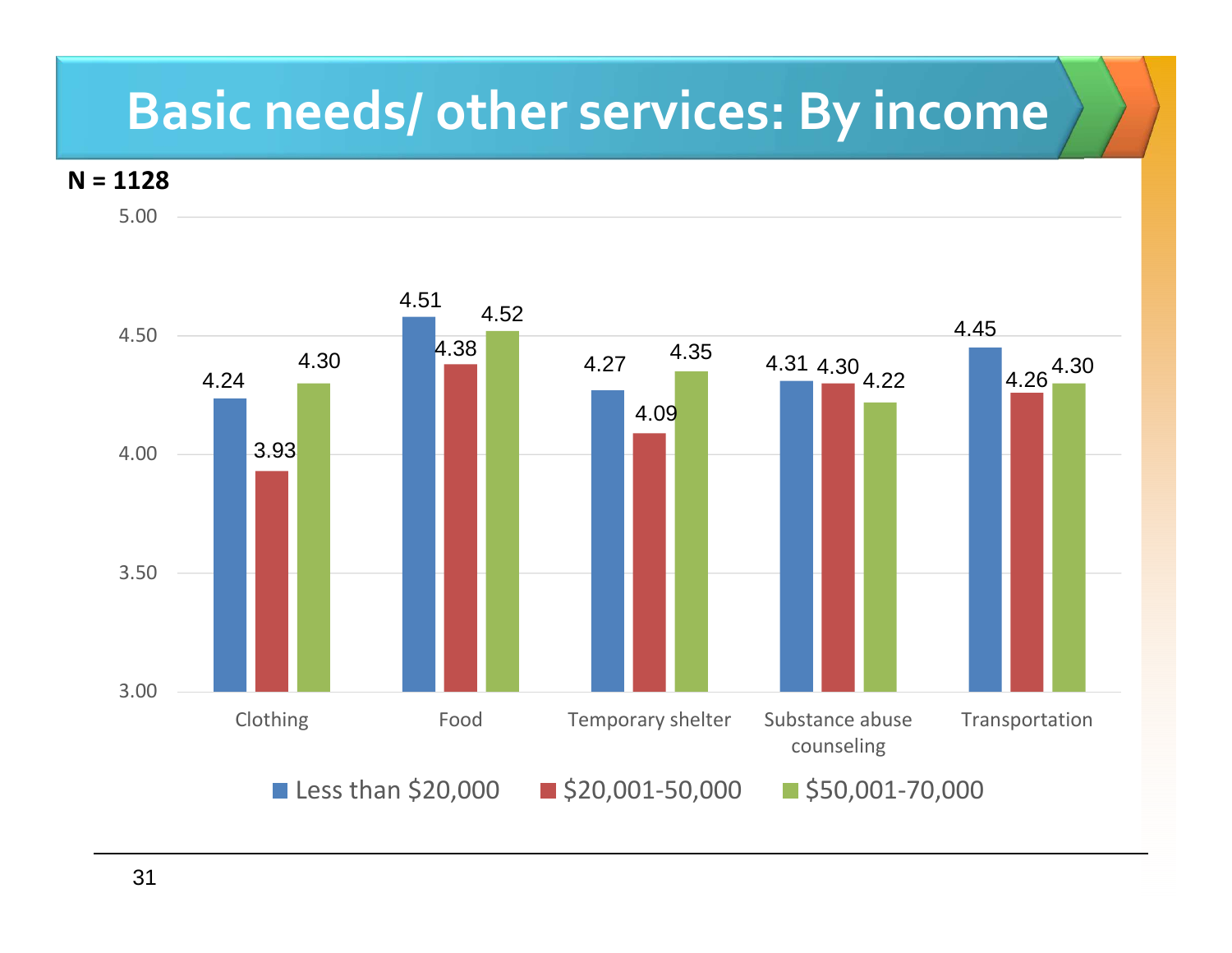#### **Overall**

Please indicate the extent to which the following services are important for you (1 not at all important, 2 of a little importance, 3 neutral, 4 important, 5 very important)**N = 1440**

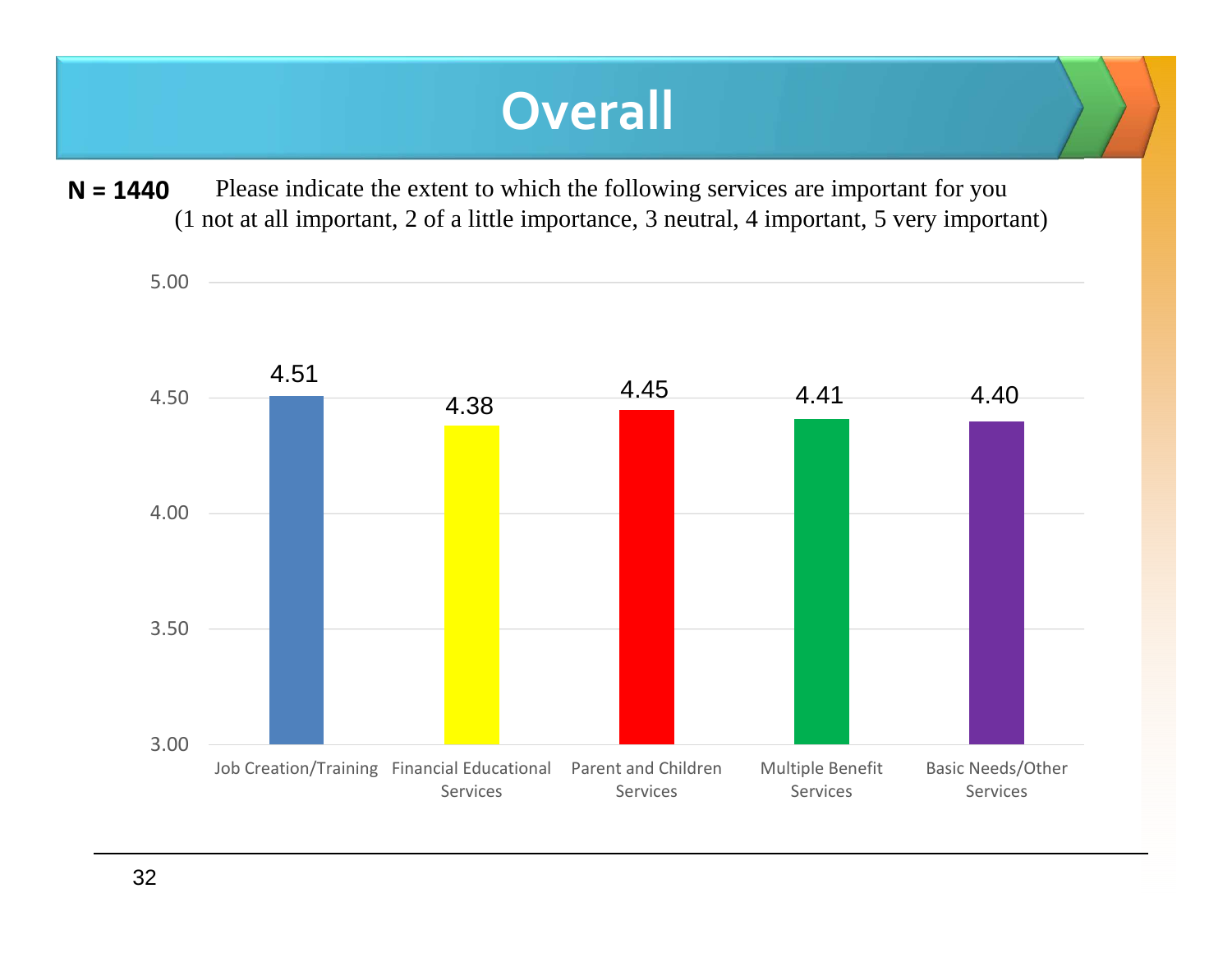### **Overall: By gender**

Please indicate the extent to which the following services are important for you (1 not at all important, 2 of a little importance, 3 neutral, 4 important, 5 very important)**N = 1364**

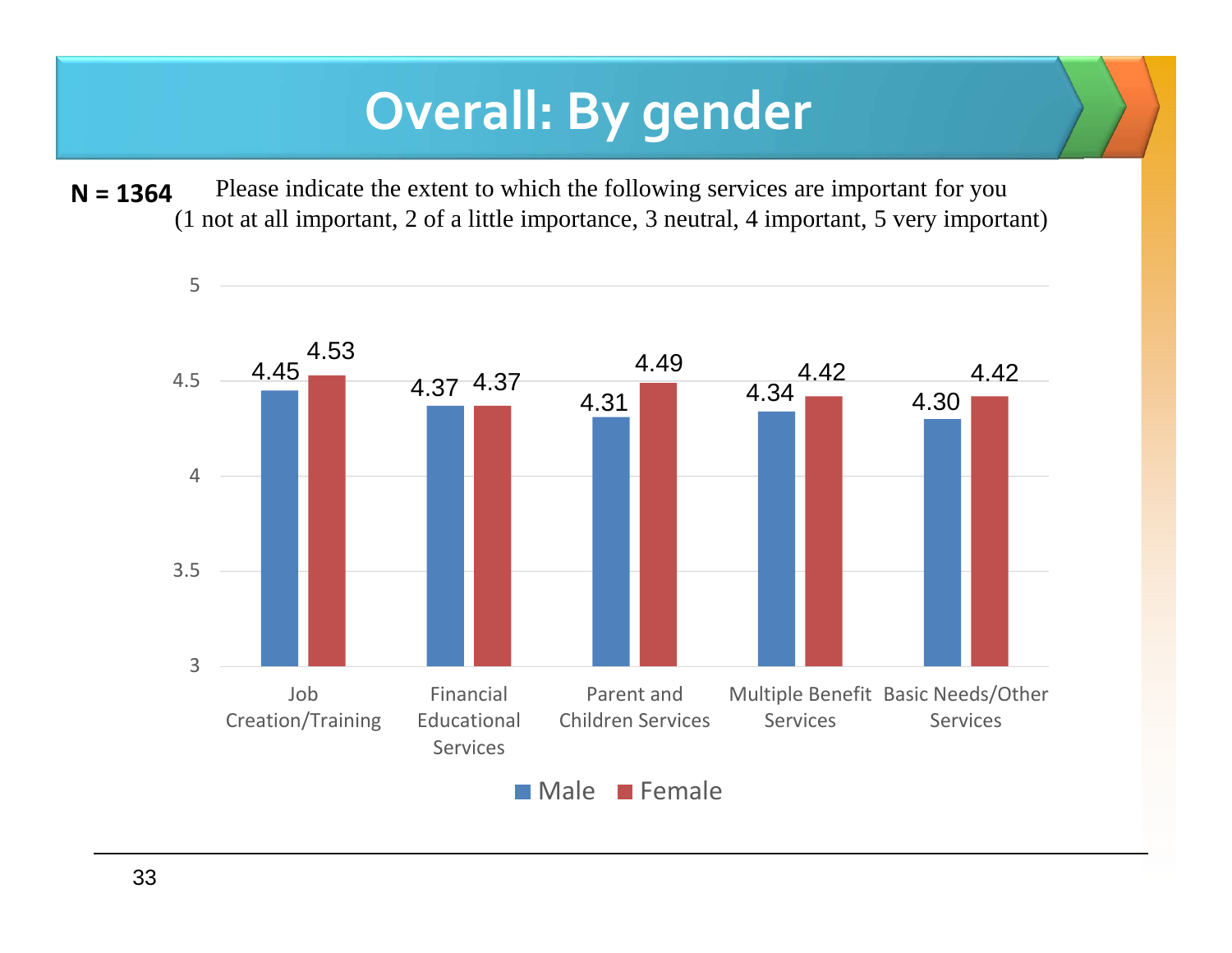### **Overall: By regions**

| <b>Regions</b>                | Job<br>Creation/<br><b>Training</b> | <b>Financial</b><br><b>Educational</b><br><b>Services</b> | <b>Parent and</b><br>Children<br><b>Services</b> | <b>Multiple</b><br><b>Benefit</b><br><b>Services</b> | <b>Basic</b><br>Needs/Other<br><b>Services</b> |
|-------------------------------|-------------------------------------|-----------------------------------------------------------|--------------------------------------------------|------------------------------------------------------|------------------------------------------------|
| Central                       | 4.62                                | 4.43                                                      | 4.59                                             | 4.52                                                 | 4.49                                           |
| East                          | 4.51                                | 4.28                                                      | 4.44                                             | 4.37                                                 | 4.35                                           |
| South<br><b>Valley</b>        | 4.46                                | 4.22                                                      | 4.28                                             | 4.24                                                 | 4.27                                           |
| <b>North</b><br><b>Valley</b> | 4.50                                | 4.38                                                      | 4.62                                             | 4.45                                                 | 4.41                                           |
| West                          | 4.25                                | 4.35                                                      | 4.37                                             | 4.31                                                 | 4.27                                           |
| South LA                      | 4.60                                | 4.48                                                      | 4.45                                             | 4.45                                                 | 4.47                                           |

5.00





**\* Harbor was deleted from regional analyses as only 1 completed survey was received from this region.**